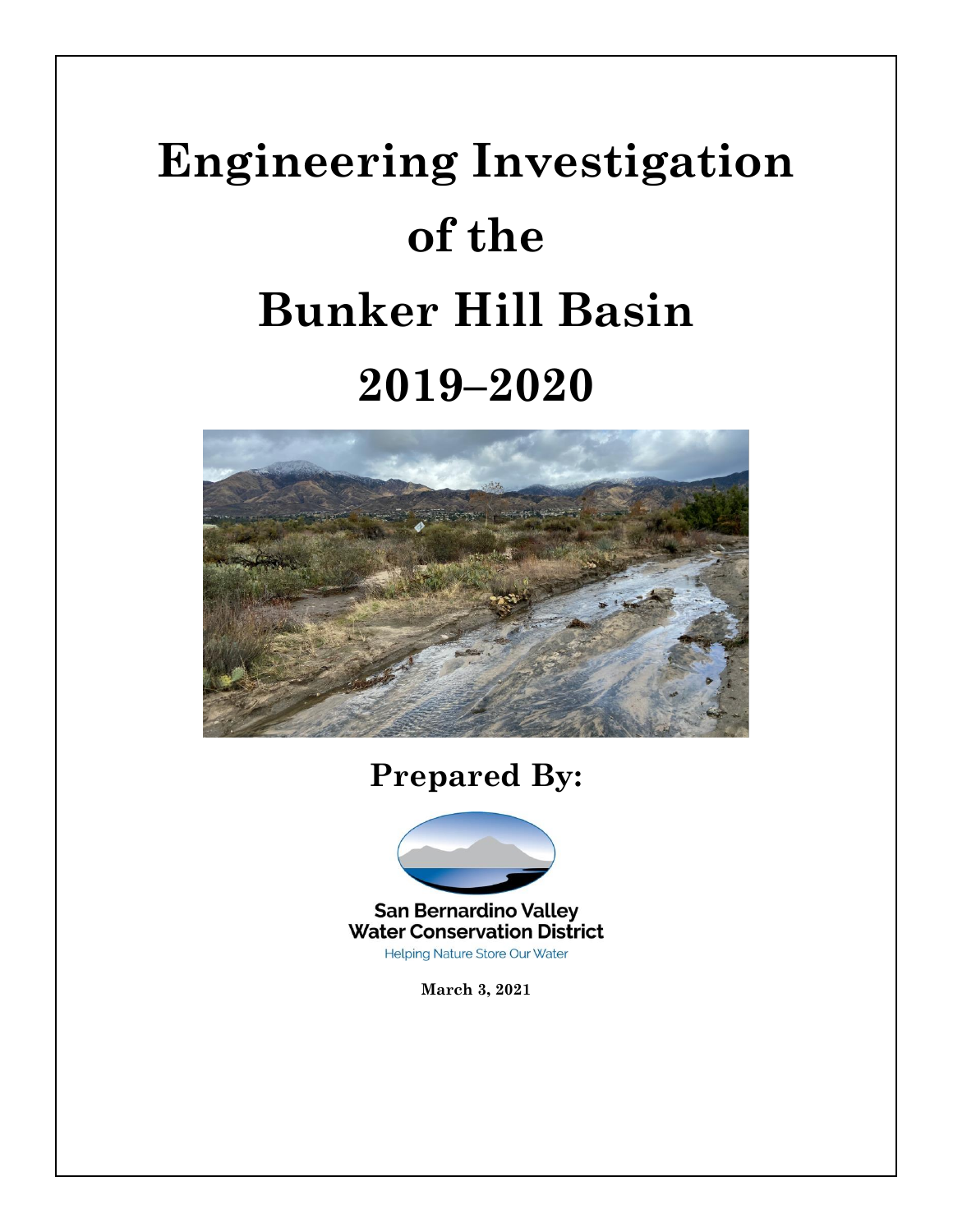

## *Table of Contents*

| 1.0        |                                                                                                                                                                 |
|------------|-----------------------------------------------------------------------------------------------------------------------------------------------------------------|
| 1.1        | Summary of Finding for the 2021 Engineering Investigation 3                                                                                                     |
| 2.0        |                                                                                                                                                                 |
| 2.1        |                                                                                                                                                                 |
| 2.2<br>2.3 |                                                                                                                                                                 |
| 2.4        |                                                                                                                                                                 |
| 3.0        | Fall 2019 and Fall 2020 Groundwater Elevation Contours 13                                                                                                       |
| 4.0        | Task 1 - Annual Change in Storage (Fall 2019 to Fall 2020) 14                                                                                                   |
| 4.1        |                                                                                                                                                                 |
| 4.2        |                                                                                                                                                                 |
| 4.3<br>4.4 |                                                                                                                                                                 |
|            |                                                                                                                                                                 |
| 5.0        | Task 2 - Accumulated Change in Storage from Fall 1993 to Fall 2020 16                                                                                           |
| 6.0        | Task 3 - Total Groundwater Production for the Preceding Water Year (July 1,                                                                                     |
| 7.0        | Task 4 - Estimate of the Annual Change in Storage for the Current Water                                                                                         |
| 8.0        | Task 5 - Estimate of the Annual Change in Storage for the Ensuing Water                                                                                         |
|            |                                                                                                                                                                 |
| 9.0        | Task 6 - Average Annual Change in Storage for the Immediate Past 10 Water                                                                                       |
|            |                                                                                                                                                                 |
|            | 10.0 Task 7 - Estimated Amount of Historically Agricultural Water and Other<br>Than Agricultural Water to be Withdrawn for the Ensuing Water Year (July 1, 2021 |
|            |                                                                                                                                                                 |
|            | 11.0 Task 8 - Estimated Amount of Water for Surface Distribution for the                                                                                        |
|            | 12.0 Task 9 - Estimated Amount of Water for Replenishment of the Groundwater<br>Supplies for the Ensuing Water Year (July 1, 2021 to June 30, 2022)  24         |
|            |                                                                                                                                                                 |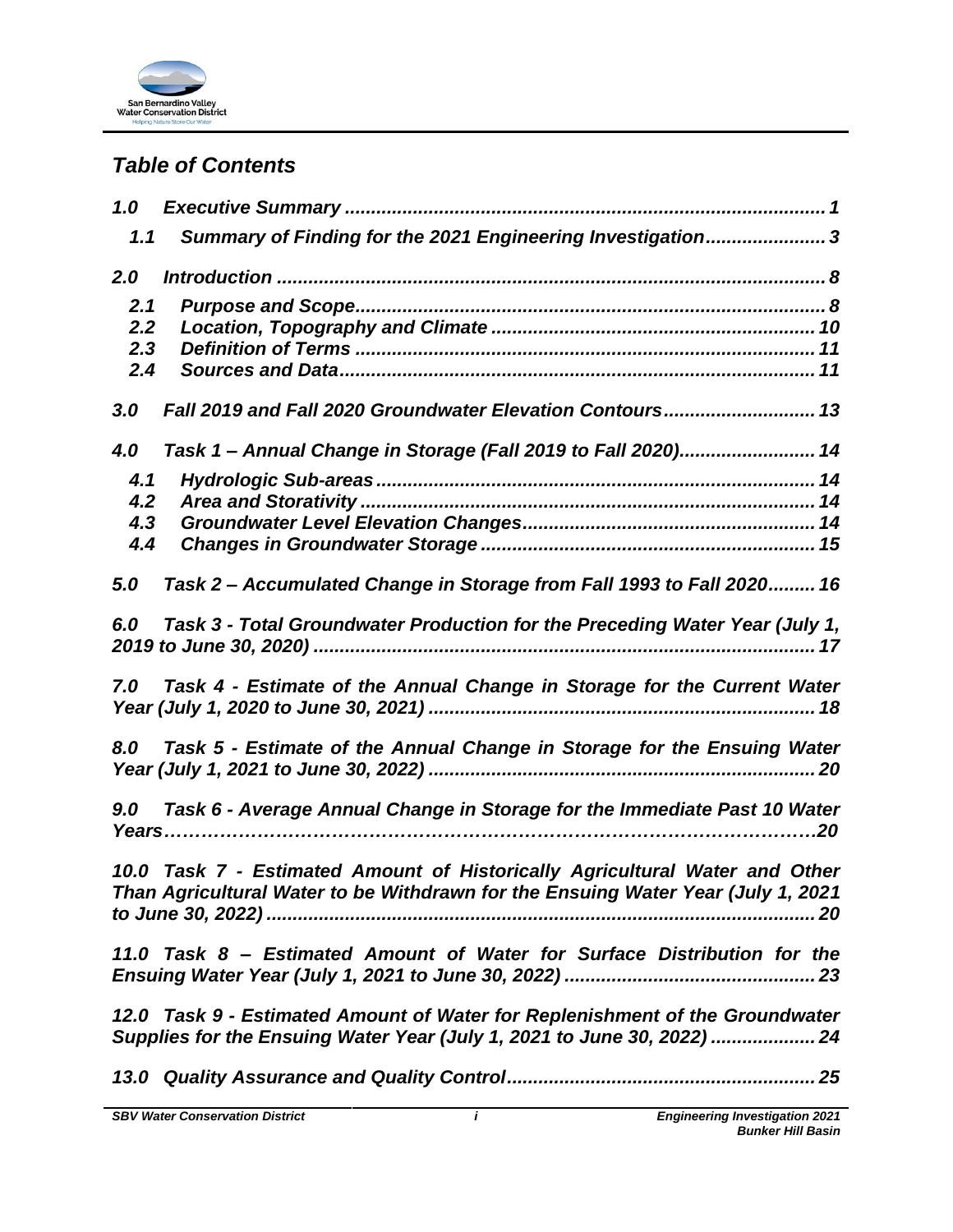

|  | 25       |
|--|----------|
|  | 26<br>26 |
|  |          |
|  |          |
|  |          |
|  |          |
|  | 28       |
|  | 29       |

## *Figures*

| Figure 1: Bunker Hill Basin Watershed Map                          |
|--------------------------------------------------------------------|
| <b>Figure 2: Conservation District and Water Agency Boundaries</b> |
| <b>Figure 3: Sub-areas of Bunker Hill Basin</b>                    |
| <b>Figure 4: Precipitation Trends and Gauge Station Locations</b>  |
| Figure 5: Fall 2019 Water Level Groundwater Contours               |
| Figure 6: Fall 2020 Water Level Groundwater Contours               |
| Figure 7: Locations of Key Wells with Hydrographs                  |
| Figure 8: Groundwater Production in the Bunker Hill Basin          |
| Figure 9: Prediction Chart for Annual Change in Storage            |
| Figure 10: Estimate of Production for Current Water Year           |
| <b>Figure 11: Estimate of Production for Ensuing Water Year</b>    |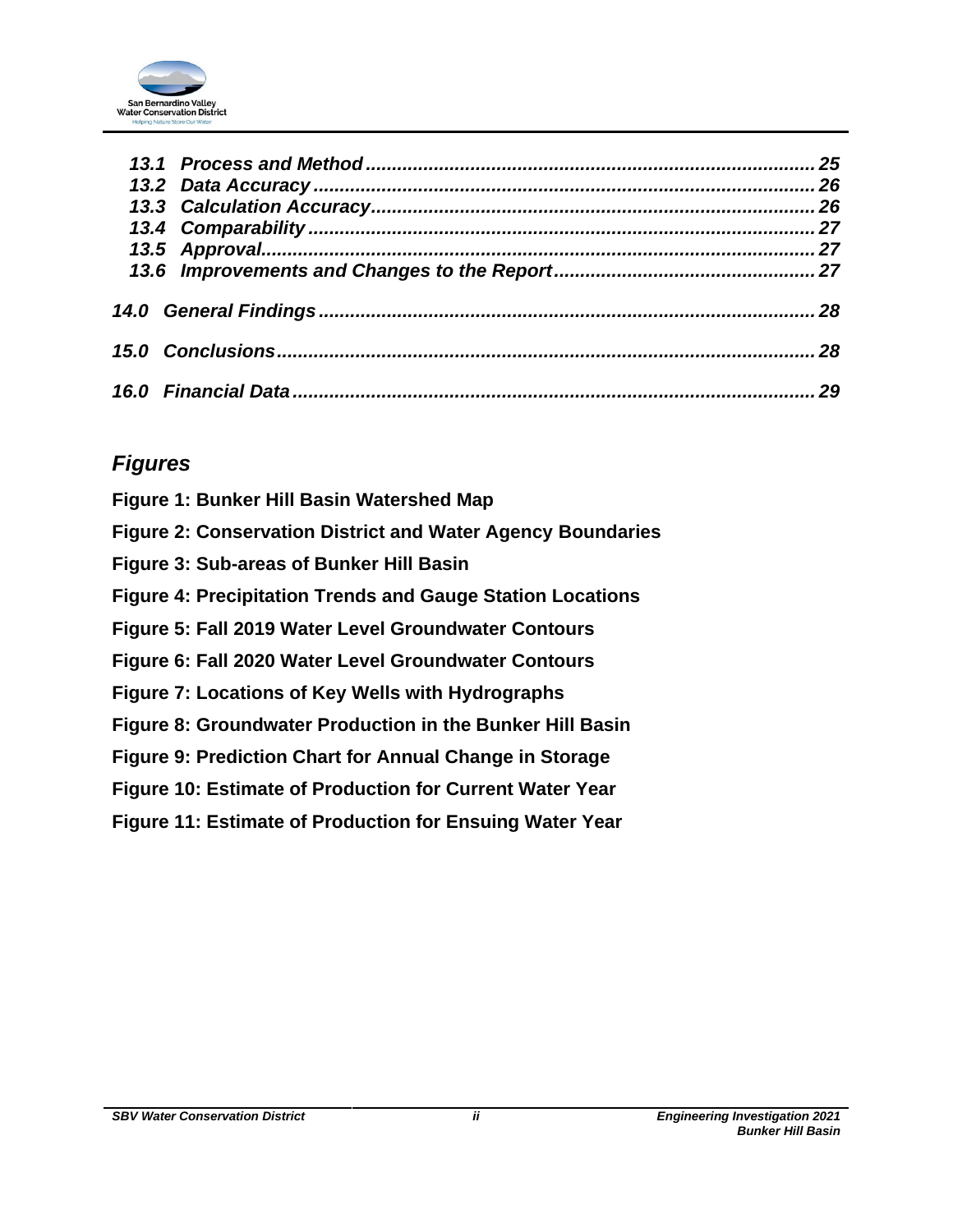

## *Tables*

- **Table 1: Summary of Percentage of Normal Precipitation**
- **Table 2: Change in Groundwater Levels in Key Wells**
- **Table 3: Annual Change in Storage for the Bunker Hill Basin**
- **Table 4: Accumulated Change in Storage for Bunker Hill Basin (1989 to 2019)**
- **Table 5: Production for Sub-basins of Bunker Hill Basin**
- **Table 6: Estimates of Percentage of Normal Precipitation for Current Water Year**
- **Table 7: Average Annual Change in Storage for the Bunker Hill Basin**
- **Table 8: Summary of Surface Distribution Water for the Bunker Hill Basin**

## *Appendices*

- **Appendix A: Water Level Elevations for the Bunker Hill Basin**
- **Appendix B: Hydrographs for Key Wells**
- **Appendix C: Production Data for the Preceding Water Year**
- **Appendix D: Historic Annual Precipitation**
- **Appendix E: State Supreme Court Ruling Impact on Groundwater Charge**

All figures, tables, and appendices are available separately on San Bernardino Valley Water Conservation District's Website: [http://www.sbvwcd.org](http://www.sbvwcd.org/) and incorporated by reference.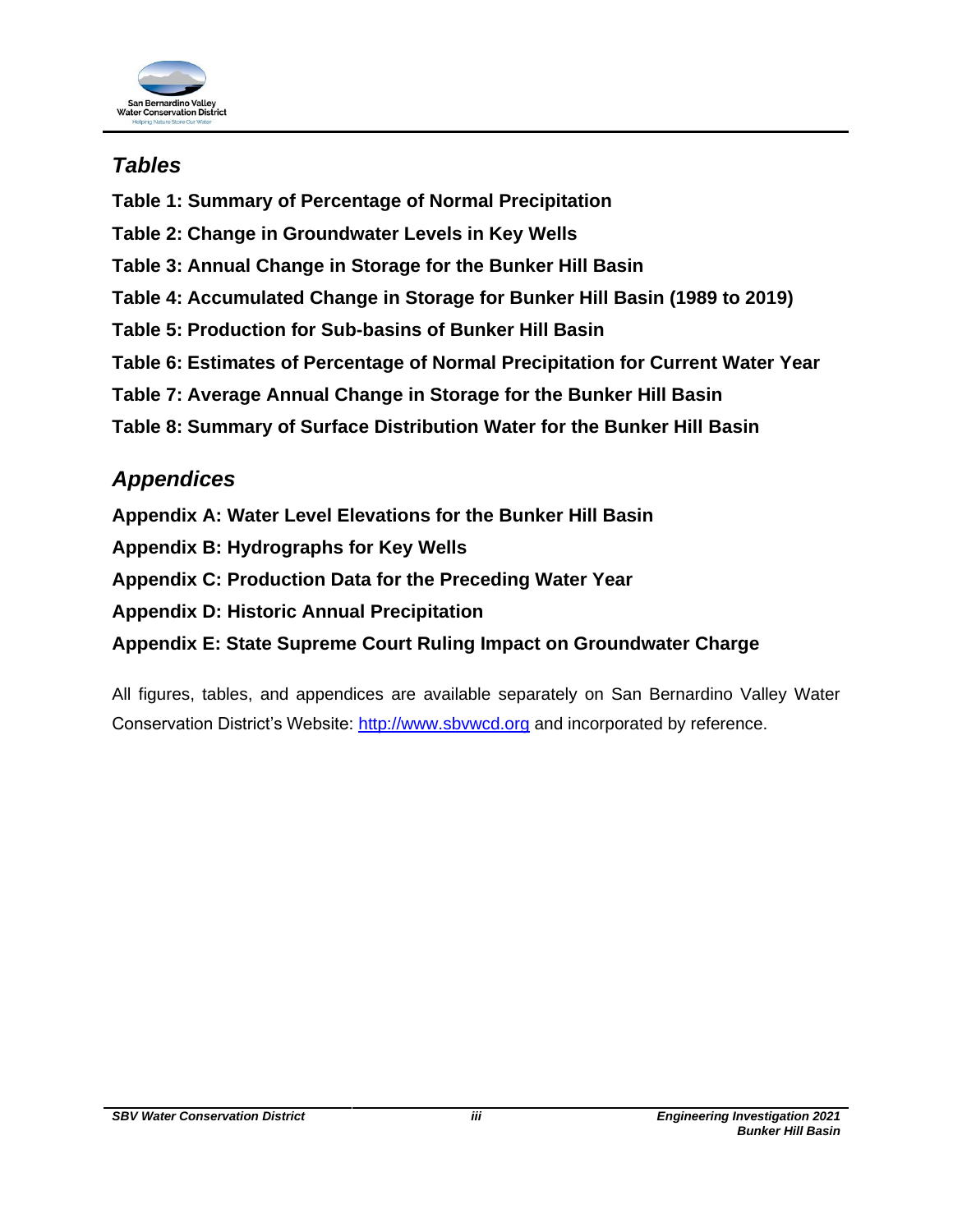

## <span id="page-4-0"></span>**1.0** *Executive Summary*

Article 1, Section 75560 of the California Water Code requires that a Water Conservation District that proposes to levy a groundwater charge "… shall annually cause to be made an engineering investigation and report upon groundwater conditions of the District". In accordance with these requirements, the San Bernardino Valley Water Conservation District (District) must make the following findings and determinations as they relate to the ground and surface water conditions of the Bunker Hill Basin and those areas within the District boundary. Refer to **Figure 1 and 3** for locations.

- **Task 1.** Annual change in storage for the Bunker Hill Basin for the preceding water year (Fall 2019 to Fall 2020);
- *Task 2.* Accumulated change in storage of the Bunker Hill Basin as of the last day of the preceding water year (June 30, 2020);
- **Task 3.** Total groundwater production from the Bunker Hill Basin for the preceding water year (July 1, 2019 - June 30, 2020);
- **Task 4.** Estimate of the annual change in the Bunker Hill Basin storage for the current water year (July 1, 2020 - June 30, 2021);
- **Task 5.** Estimate of the annual change in the Bunker Hill Basin storage for the ensuing water year (July 1, 2020 - June 30, 2021);
- **Task 6.** Average annual change in Bunker Hill Basin storage for the immediate past ten water years (2010 - 2020);
- **Task 7.** Estimated amount of historically agricultural water and other than agricultural water to be withdrawn from the groundwater supplies of the District for the ensuing water year (July 1, 2020 - June 30, 2021)
- *Task 8.* Estimated amount of water necessary for surface distribution for the ensuing water year for the Bunker Hill Basin and the District (July 1, 2021 - June 30, 2022); and
- **Task 9.** The amount of water that is necessary for the replenishment of the groundwater supplies of the Bunker Hill Basin and the District for the ensuing water year (July 1, 2021 - June 30, 2022).

*SBV Water Conservation District 1 Engineering Investigation 2021*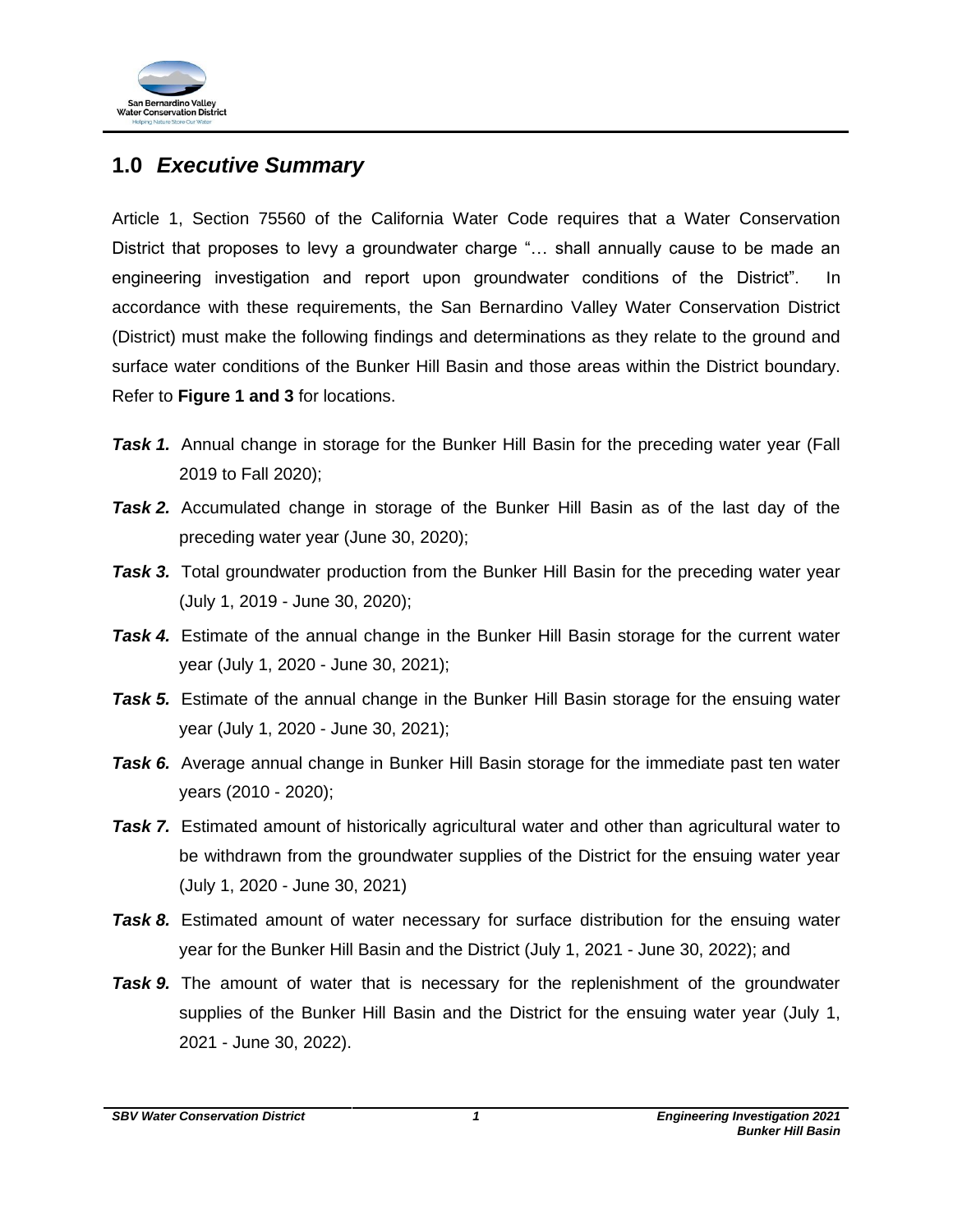

To make the findings and determinations listed above, District staff researched available hydrogeologic and engineering data for the Bunker Hill Basin. These data were compiled and analyzed and a predictive relationship between precipitation, production, and change in basin storage was developed. This relationship was based on empirical data since 1993 and enables the prediction of change in storage given certain annual production and precipitation levels. In addition, annual and accumulated change in storage values were calculated based on current and historic water level changes throughout the Bunker Hill Basin.

Based on 20 measuring stations, precipitation throughout the contributing watershed was 104% of normal for the period July 1, 2019 to June 31, 2020. The report uses production and water level data from more than 200 wells in the basin.

The required findings for the 2021 Engineering Investigation are provided below. Each of the tasks is further explained in the main body of the report. Throughout this document a positive sign (+) denotes an increase in groundwater storage or groundwater level elevation while a negative sign (-) denotes a decrease in groundwater storage or groundwater level elevation.

Section 75574 of the California Water Code requires that the District Board indicate the amount of water the District is obligated by contract to purchase. The San Bernardino Valley Water Conservation District is not required by contract to purchase any water.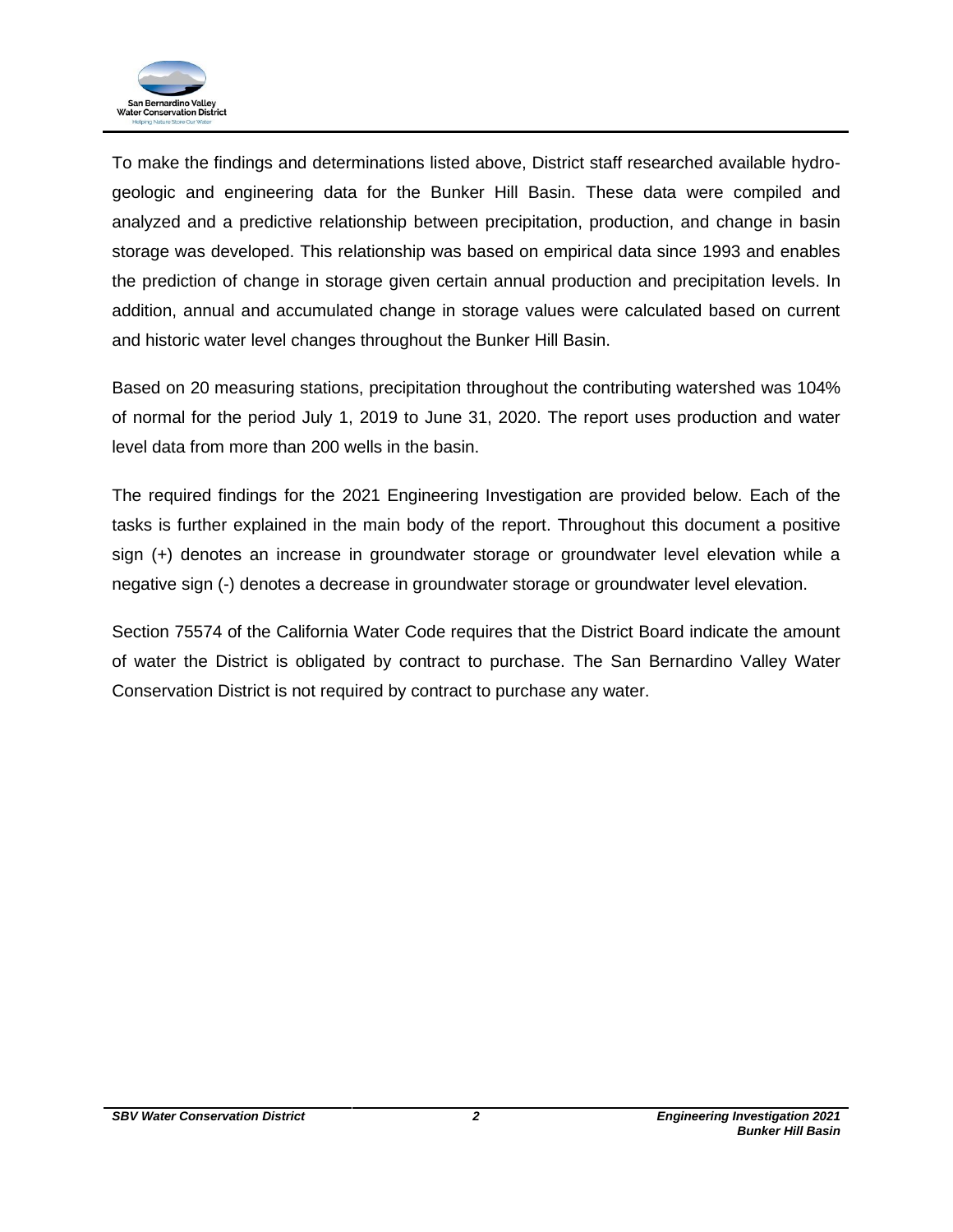

## <span id="page-6-0"></span>*1.1 Summary of Finding for the 2021 Engineering Investigation*

**Task 1.** Annual change in storage for the Bunker Hill Basin for the preceding water year (Fall 2019 to Fall 2020)

Change in storage between Fall 2019 and Fall 2020

### **-67,875 acre-ft (decrease)**

**The amount of water stored in the Basin decreased by -67,875 acre-ft between 2019 and 2020.**

*Task 2.* Accumulated change in storage of the Bunker Hill Basin as of the last day of the preceding water year (June 30, 2020)

Accumulated change in storage between July 1993 and June 2020<sup>1</sup>.

#### **-486,185 acre-ft (decrease)**

**The amount in storage in the Summer of 2020 is 486,185 acre-ft less than the summer of 1993.**

**Task 3.** Total groundwater production from the Bunker Hill Basin for the preceding water year (July 1, 2019 - June 30, 2020)

#### **154,155 acre-ft**

**154,155 acre-ft of groundwater was produced from the basin during the previous water year.**

<sup>&</sup>lt;sup>1</sup> In the District's Engineering Investigation (EI) prior to 1993-94, the accumulated change in storage was based on the basin storage in 1984 as considered full. A concern arose regarding high groundwater levels in the Pressure Zone of the Bunker Hill Basin. Therefore, in response to the City of San Bernardino's comments on accumulated change in storage, all EI's since that time are based on 1993 basin storage levels considered as full. The BTAC makes annual recharge recommendations to optimize recharge.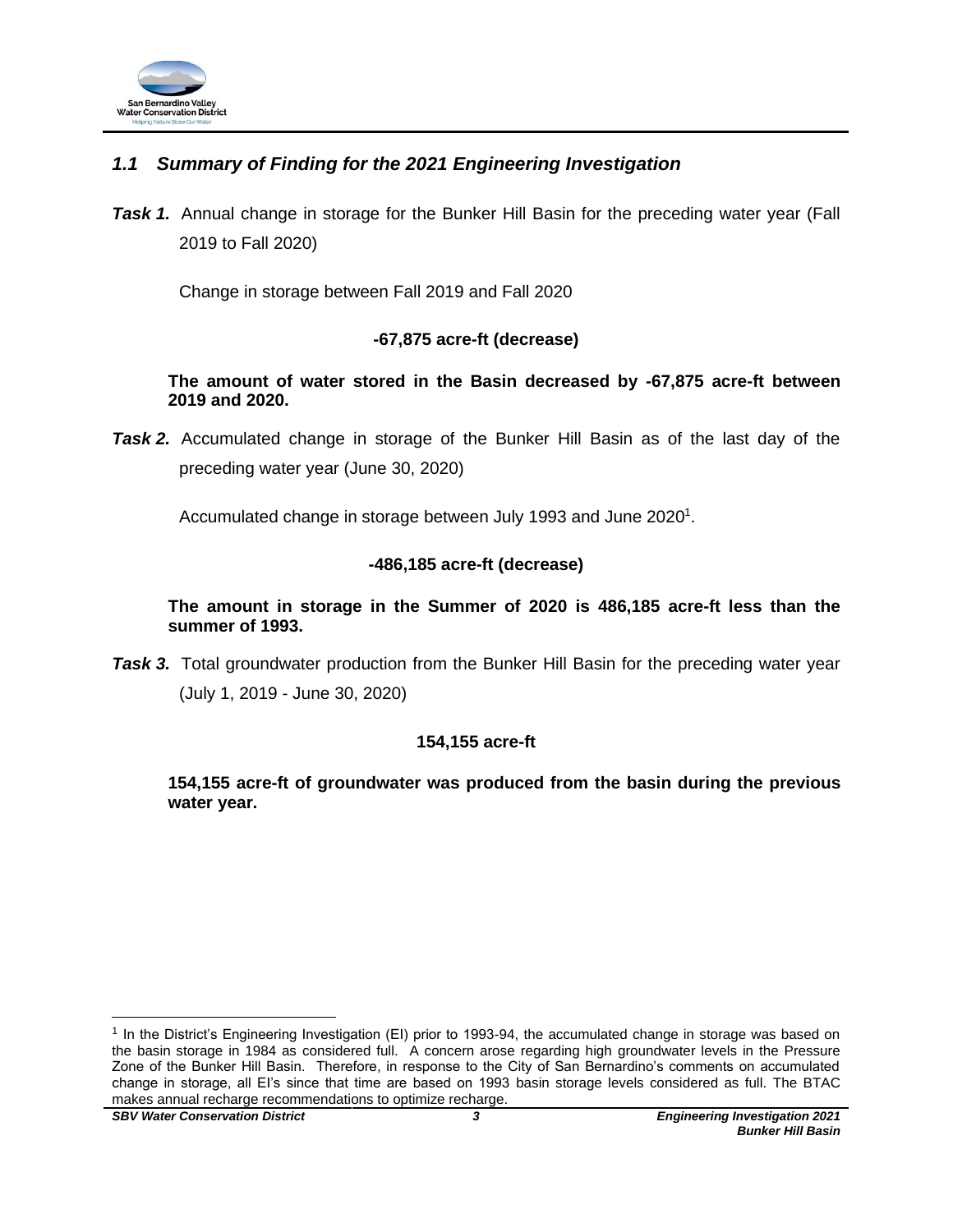

**Task 4.** Estimate of the annual change in the Bunker Hill Basin storage for the current water year (July 1, 2020 - June 30, 2021)

## **-5,623 acre-ft (decrease)**

#### **The amount of water in the Basin is estimated to decrease by -5,623 acre-ft during the current water year.**

**Task 5.** Estimate of the annual change in the Bunker Hill Basin storage for the ensuing water year (July 1, 2021 - June 30, 2022)

### **-4,219 acre-ft (decrease)**

#### **The amount of water in the Basin is estimated to decrease by 4,219 acre-ft during the ensuing water year presuming average precipitation.**

*Task 6.* Average annual change in Bunker Hill Basin storage for the immediate past ten water years (2010 - 2020)

### **-13,477 acre-ft (decrease)**

**Task 7.** Estimated amount of historically<sup>2</sup> agricultural water and other than agricultural water to be withdrawn from the groundwater supplies of the District for the ensuing water year (July 1, 2021 - June 30, 2022)

> Estimated amount of historically agricultural water withdrawn from the groundwater supplies within the District boundary for the ensuing water year (July 1, 2021 - June 30, 2022)

#### **11,569 acre-ft**

Estimated amount of other than agricultural water withdrawn from the groundwater supplies of the District for the ensuing water year (July 1, 2021 - June 30, 2022)

#### **91,135 acre-ft**

<sup>&</sup>lt;sup>2</sup> Prior to the December 2017 California Supreme Court Decision the Board Provided an Agricultural rate in accordance with CWC 755. See Appendix E.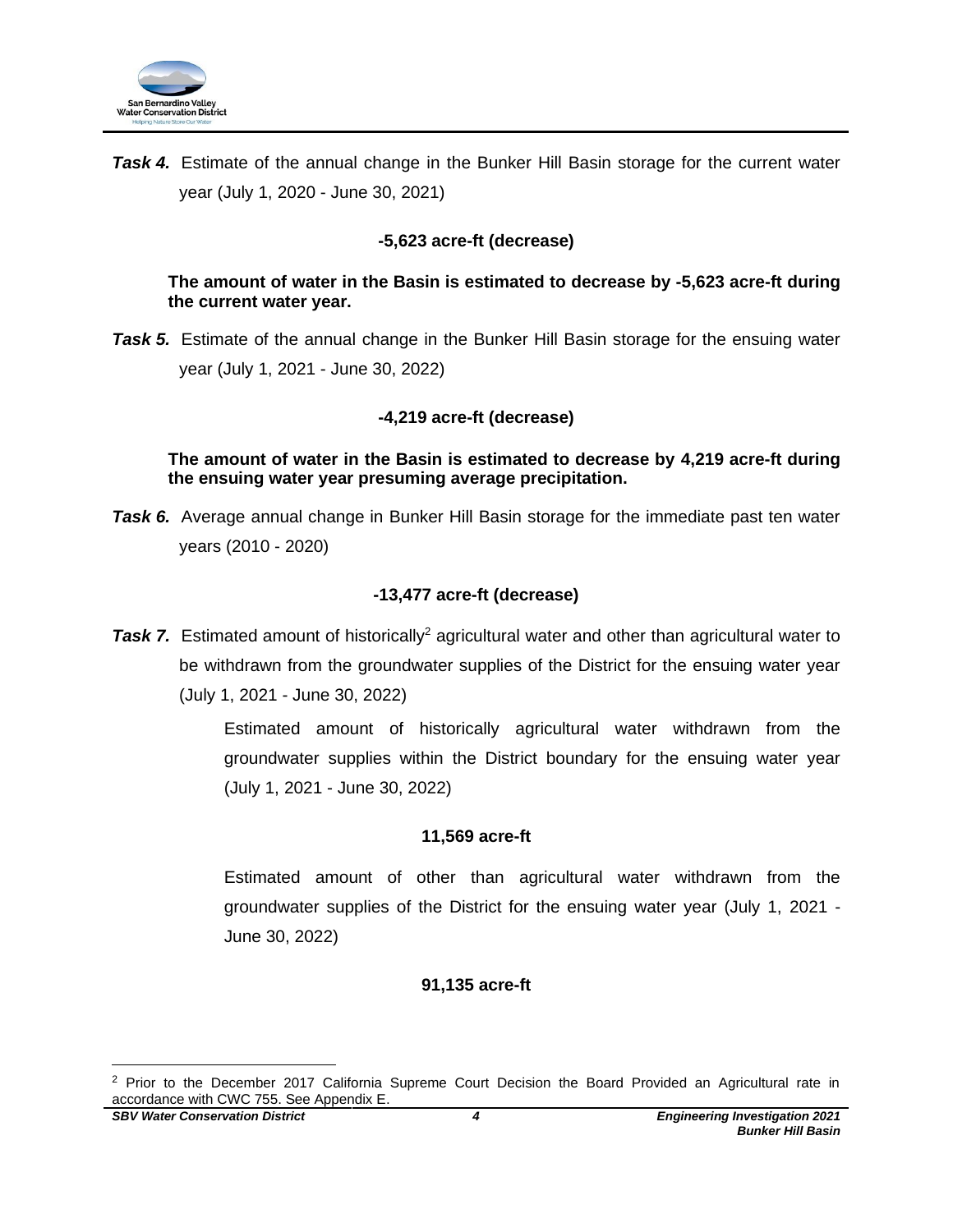

*Task 8.* Estimated amount of water necessary for surface distribution for the ensuing water year for the Bunker Hill Basin and the District (July 1, 2021 - June 30, 2022)

> Estimated amount of water necessary for surface distribution for the ensuing water year (July 1, 2021 - June 30, 2022) for the Bunker Hill Basin

#### **79,655 acre-ft**

Estimated amount of water necessary for surface distribution for the ensuing water year (July 1, 2021 - June 30, 2022) within the District Boundary

#### **56,307 acre-ft**

**Task 9.** The amount of water that is necessary for the replenishment of the groundwater supplies of the Bunker Hill Basin and the District for the ensuing water year (July 1, 2021 - June 30, 2022).

> The amount of water which is necessary for the replenishment of the groundwater supplies of the Bunker Hill Basin for the ensuing water year (July 1, 2021 - June 30, 2022)

#### **128,173 acre-ft**

The amount of water which is necessary for the replenishment of the groundwater supplies within the District boundary for the ensuing water year (July 1, 2020 - June 30, 2021)

#### **106,923 acre-ft**

In addition to the above findings, Section 75505 of the California Water Code requires that a finding be made as to the amount of water necessary to be replaced in the intake areas of the groundwater basins within the District to prevent the landward movement of salt water into the fresh groundwater body, or to prevent subsidence of the land within the District. Because of its location and the elevations of its water table, the Bunker Hill Basin is not subject to salt-water intrusion and the current groundwater levels do not indicate any significant land subsidence.

Section 75540 of the California Water Code requires that the District Board establish a zone or zones where a groundwater charge is to be implemented. The Code specifically states that a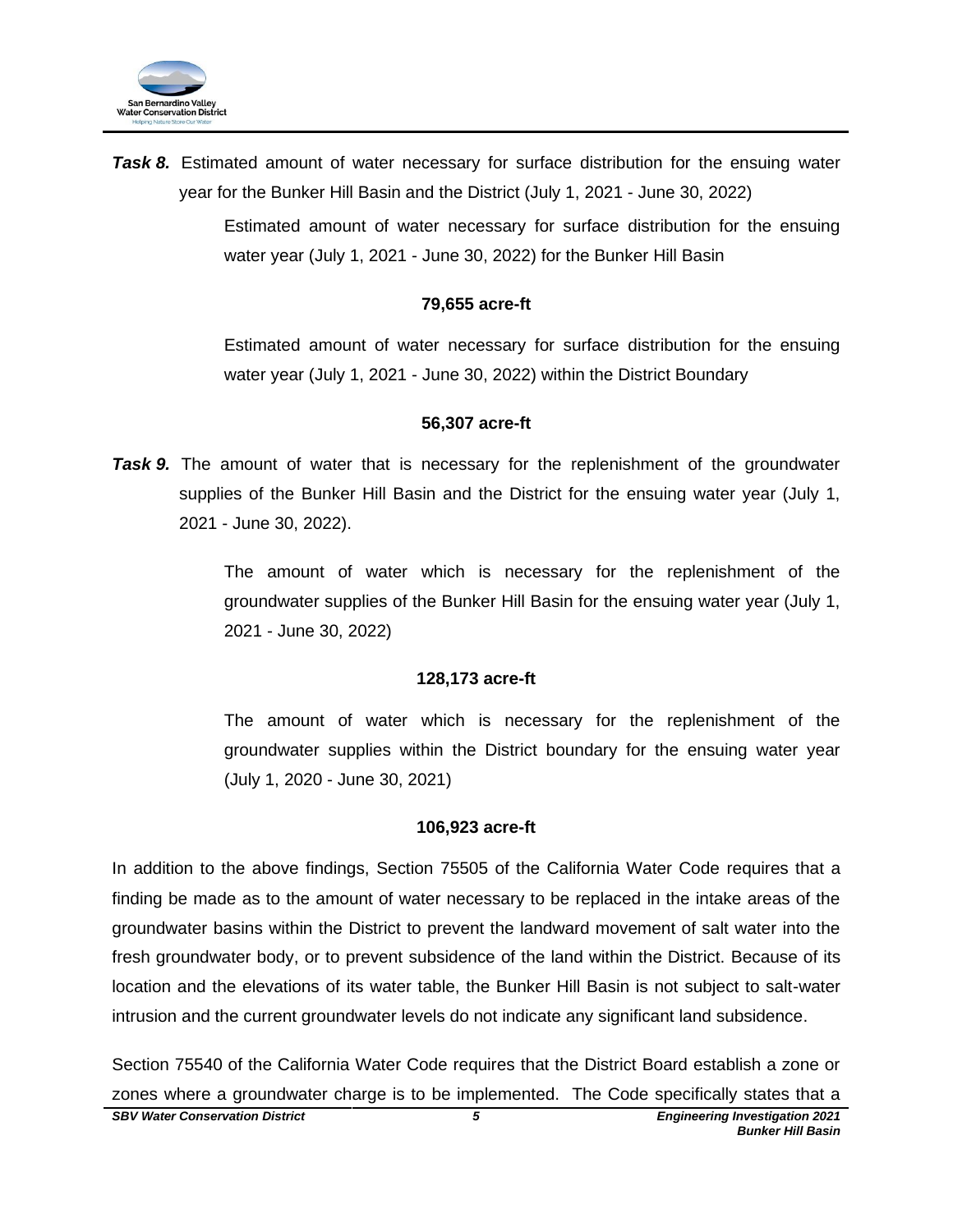

single zone may include the entire District and in May 1993 the Board established the entire District as one zone. This determination may be amended in the future, but lacking any evidence to the contrary, in the 2020-2021 year the entire District will remain as a single zone in regard to any groundwater charge.

Section 75561 of the California Water Code further requires the Engineering Investigation to include a finding related to the amount of water the District is obligated by contract to purchase. At this time the District has no contractual obligation to purchase water for the replenishment of the groundwater supplies. However, instead we recharge local surface water and cooperate with local and regional agencies to recharge the aquifer. The District works with San Bernardino Valley Municipal Water District (SBVMWD) to spread excess allocation State Project Water and Groundwater Council water in the District's spreading basins. During 2020 the District spread approximately 171 acre-ft of State Project Water with 6,933 acre-ft of State Project Water spread across the Bunker Hill Basin.

## **Based on the results of the 2021 Engineering Investigation, the San Bernardino Valley Water Conservation District finds that:**

- Due to the imbalance between groundwater recharge and production since 1993, the Bunker Hill Basin's storage is 486,185 acre-feet below the level which is considered full for purposes of this investigation. This value is more than the 2020 report due to the decreased availability of native and State Water Project water for recharge.
- During the ensuing water year (July 1, 2021 June 30, 2022), the Bunker Hill Basin could be recharged, with up to 619,981 acre-feet of water. This recharge quantity would be needed to attain the 1993 storage level that is considered full. The Basin Technical Advisory Committee (BTAC) recommends a maximum of 282,000 acre-ft in Mill Creek and Santa Ana River Basins.
- The District must continue to take all necessary steps to maintain and enhance its capability to conduct recharge operations. These steps may include maintenance and repair of existing, diversion facilities, canals, dikes, basins, roads, and other water recharge facilities. Additionally in December 2011 the District entered into a cooperative agreement with SBVMWD to enhance the recharge of the basin. This project will add significant new recharge facilities in the District's Santa Ana River Recharge Facilities. These facilities will be operated and maintained by the District. These improvements are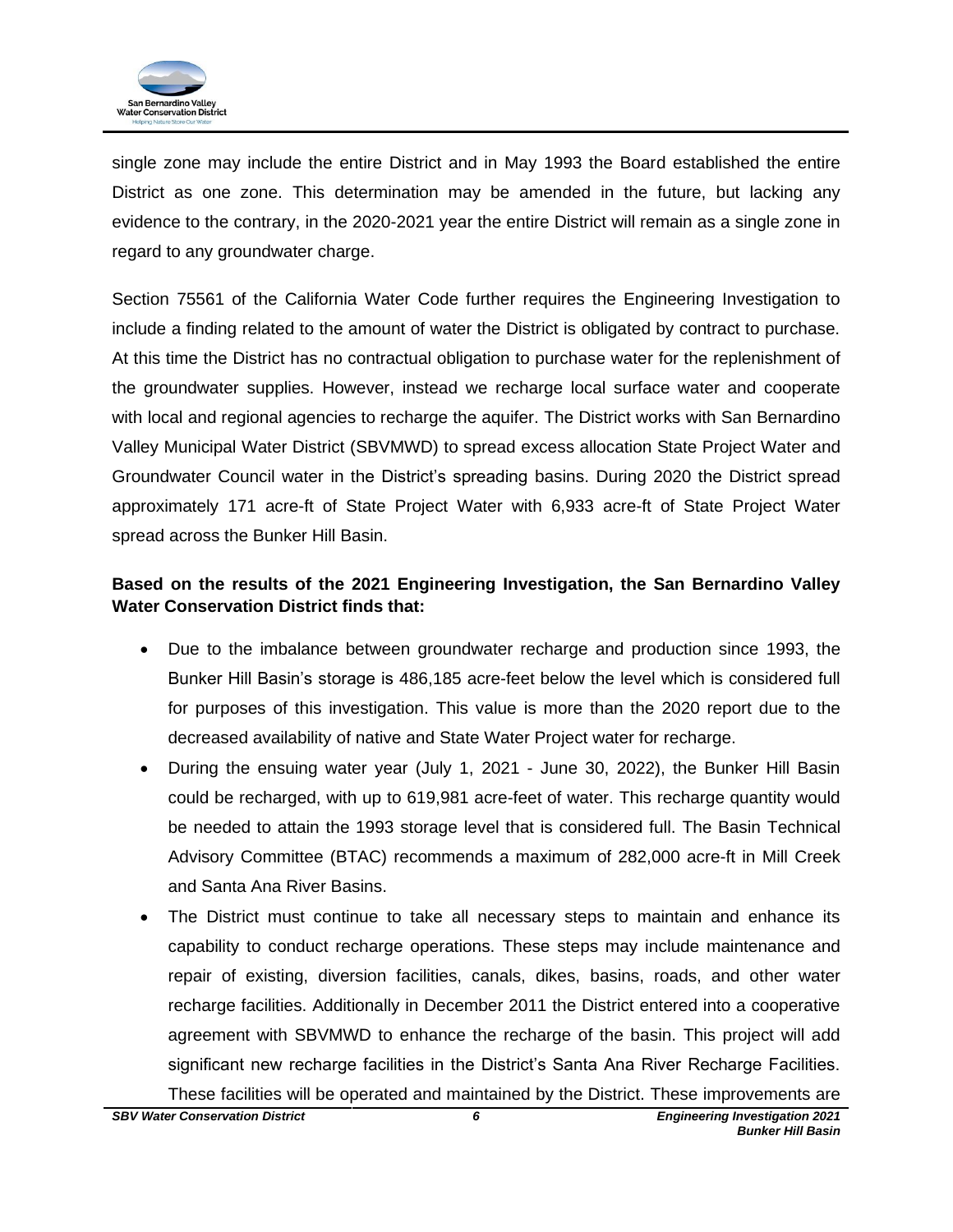

required to ensure that the groundwater demands on the Basin, especially during drought periods, can be met. Construction for Phase 1A of the Enhanced Recharge Project is complete and the design process for Phase 1B is still in progress.

- The District should continue to work cooperatively in the collaborative planning for the Enhanced Recharge Program to plan, design, build and maintain facilities to expand the capabilities for recharge of native and imported waters.
- The District has begun collaborative construction efforts with SBVMWD to improve the capacities and delivery capabilities of the District's Upper Santa Ana River diverted water conveyance canals and spreading basins. The District should review the single zone of influence/benefit in the future and revise, if needed.
- In 2015 the District Board of Directors approved an Engineering design to improve the sediment handling capabilities of the Mill Creek Diversion Structure. Operating and capital funds will be used to improve the structure.
- The District approved a Groundwater Council Framework Agreement in February of 2018. The agencies within the Bunker Hill basin have agreed on a cost allocation model for the importation of additional State Project water when it is available through the council. The Groundwater Charge will be paid alternatively through this agreement for those agencies that have joined the Groundwater Council.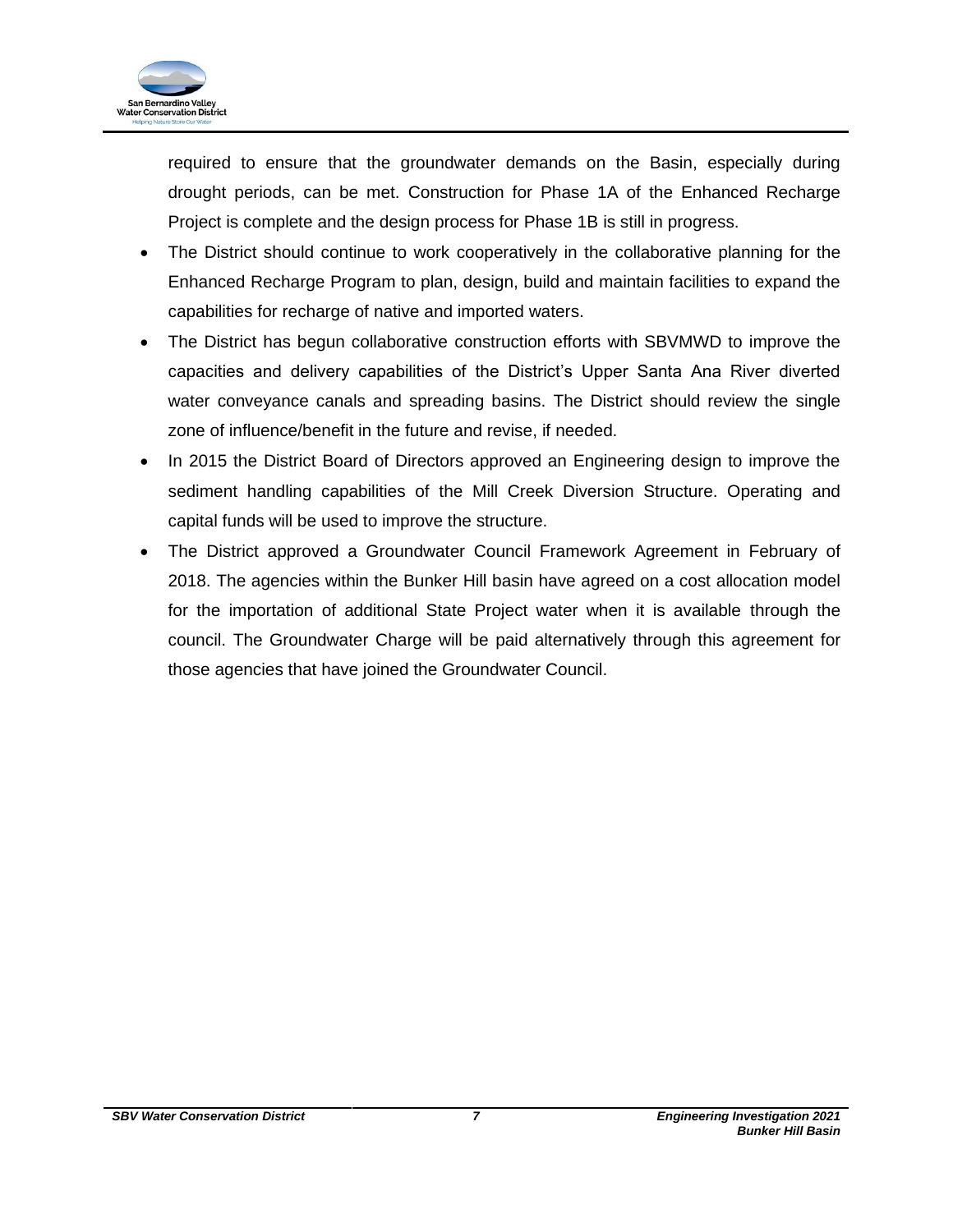

## <span id="page-11-0"></span>**2.0** *Introduction*

The 2020-2021 Engineering Investigation (EI) process was very similar to the previous 2019- 2020 EI Report. The report uses the same basis of calculation; however, updates to the document as proposed in the work plan prepared and approved in November 2020 have been incorporated. This approach also includes close coordination with other groups particularly San Bernardino Valley Municipal Water District (SBVMWD) who do their own calculations for work similar to the EI Report. We believe this approach makes the best use of the resources of all water entities within the basin. This year's report provides additional research, source documentation, and summary illustration of surface and groundwater activities within the Bunker Hill Basin and specifically within the Water Conservation District's boundaries.

## <span id="page-11-1"></span>*2.1 Purpose and Scope*

The San Bernardino Valley Water Conservation District (District) was created by a vote of the people in 1931 for the purpose of managing the recharge activities that were previously conducted by the Water Conservation Association. The Water Conservation Association was incorporated in 1909 and had been diverting flows from the Santa Ana River for groundwater recharge since 1911. Currently the District has ownership, as well as easements and/or use of properties owned by the Bureau of Land Management (BLM), on a total of 3,735 acres within the Santa Ana River and Mill Creek Wash areas. The District boundary covers an area of approximately 50,000 acres, which represents about 60% of the Bunker Hill Basin. **Figure 1** displays the project area map for the Engineering Investigation. The figure shows the District boundary along with its location relative to the County and State boundaries. **Figure 2** shows the District Boundaries relative to the water agencies served by the District.

Article 1, Section 75560 of the California Water Code requires that a Water Conservation District that proposes to levy a groundwater charge "… shall annually cause to be made an engineering investigation and report upon groundwater conditions of the District". In accordance with these requirements, the San Bernardino Valley Water Conservation District (District) must make the following findings and determinations as they relate to the ground and surface water conditions of the Bunker Hill Basin and those areas within the District boundary. Sub-Basins of the Bunker Hill Basin are shown in **Figure 3**.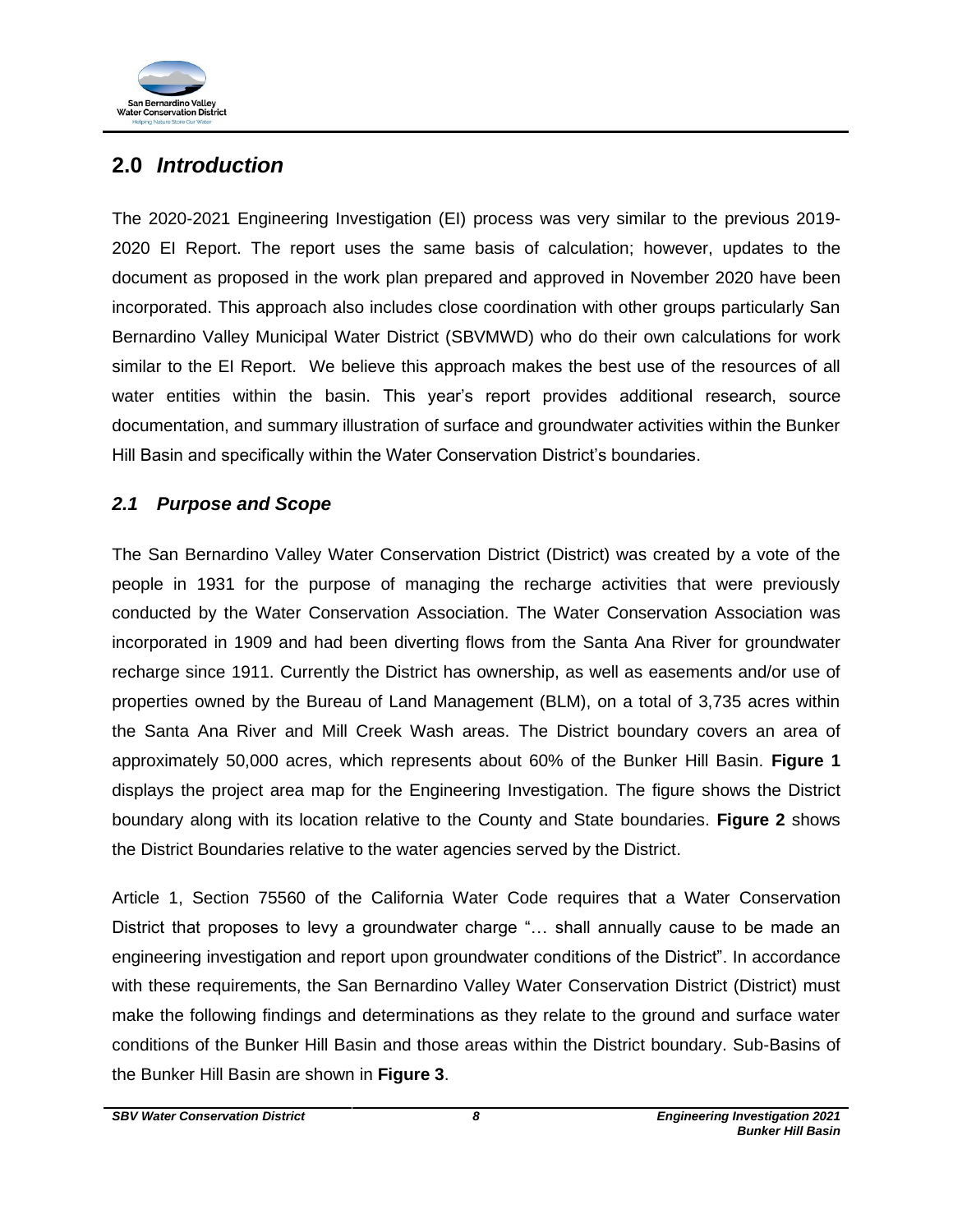

- **Task 1.** Annual change in storage for the Bunker Hill Basin for the preceding water year (Fall 2019 to Fall 2020);
- *Task 2.* Accumulated change in storage of the Bunker Hill Basin as of the last day of the preceding water year (June 30, 2020);
- **Task 3.** Total groundwater production from the Bunker Hill Basin for the preceding water year (July 1, 2019 - June 30, 2020);
- **Task 4.** Estimate of the annual change in the Bunker Hill Basin storage for the current water year (July 1, 2020 - June 30, 2021);
- **Task 5.** Estimate of the annual change in the Bunker Hill Basin storage for the ensuing water year (July 1, 2021 - June 30, 2022)
- **Task 6.** Average annual change in Bunker Hill Basin storage for the immediate past ten water years (2010 - 2020);
- *Task 7.* Estimated amount of historically agricultural water and other than agricultural water to be withdrawn from the groundwater supplies of the District for the ensuing water year (July 1, 2021 - June 30, 2022)
- **Task 8.** Estimated amount of water necessary for surface distribution for the ensuing water year for the Bunker Hill Basin and the District (July 1, 2021 - June 30, 2022); and
- **Task 9.** The amount of water that is necessary for the replenishment of the groundwater supplies of the Bunker Hill Basin and the District for the ensuing water year (July 1, 2021 - June 30, 2022).

To make the findings and determinations listed above, District staff researched available hydrogeologic, precipitation, and engineering data for the Bunker Hill Basin and surrounding areas. These data were compiled and analyzed and a predictive relationship between precipitation, production, and change in basin storage was adapted from similar relationships developed by Geoscience Support Services in the preparation of previous Engineering Investigations. This relationship was based on empirical data enables the prediction of change in storage, given certain annual production and precipitation levels. Precipitation trends and stations are shown in **Figure 4**. In addition, annual and accumulated change in storage was calculated based on historic water level changes throughout the Bunker Hill Basin. All calculations are rounded to the nearest whole number.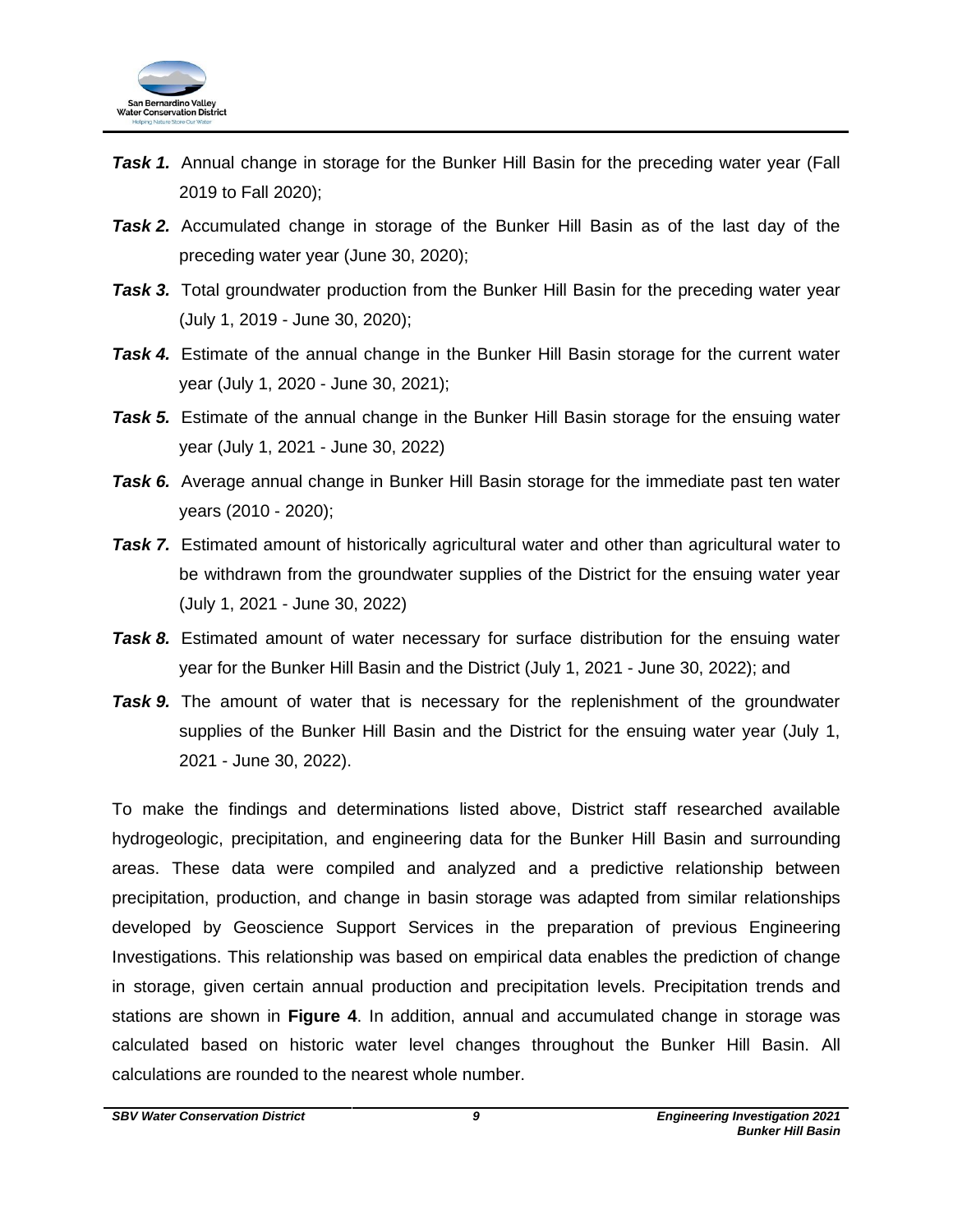

## <span id="page-13-0"></span>*2.2 Location, Topography and Climate*

The Bunker Hill Basin is located at the top of the Santa Ana River Watershed and receives all the surface water runoff from the headwaters of the Santa Ana River, Mill Creek, and a portion of that from the Lytle Creek area as well as smaller periodic flows from Plunge, City, Devil Canyon, Cajon and Elder Creeks. It is part of the inland valley called the San Bernardino Valley located in San Bernardino County, California and encompasses approximately 89,600 acres. Once past the Bunker Hill Basin, the Santa Ana River continues to flow southwesterly for approximately 60 miles until it reaches the Pacific Ocean.

The Bunker Hill Basin is bounded on the northwest by the San Gabriel Mountains, on the northeast by the San Bernardino Mountains, on the south by the Crafton Hills and the Badlands, and on the southwest by a low east-facing escarpment produced by the San Jacinto fault. These geologic features are easily identified on **Figure 5** and **Figure 6**.

The major streams providing inflows and outflows for the Bunker Hill Basin are provided on **Figure 1**. The United States Geological Survey (USGS) administers stream flow gauging stations on all of these waterways except Mill Creek. Mill Creek flow is assumed to be 56% of the Santa Ana River flow in this location based on historic data. Total diversions for direct use and recharge on the Santa Ana River may exceed the stream flows due to measurements by different agencies.

The Bunker Hill Basin is also utilized by a large group of City and Water Agencies that are working to collaborate for improved transparency. **Figure 2** presents an overview of the Water Agency Jurisdictions with an overlay of City boundaries.

The climate in the region is a semi-arid Mediterranean-type characterized by long dry summers and relatively short mild winters. The annual average temperature in the valley is  $62^{\circ}$  F, with extremes ranging from as low as 18°F to as high as 116°F (Burnham and Dutcher, 1960). Precipitation in the region is highly variable depending on location and elevation. Historical annual averages range from 10.85 inches near Loma Linda Fire Department located at the southwest end of the basin to over 36.61 inches at the Lake Arrowhead located at the upper end of the mountain watershed contributing flow to the basin. Precipitation data provided by the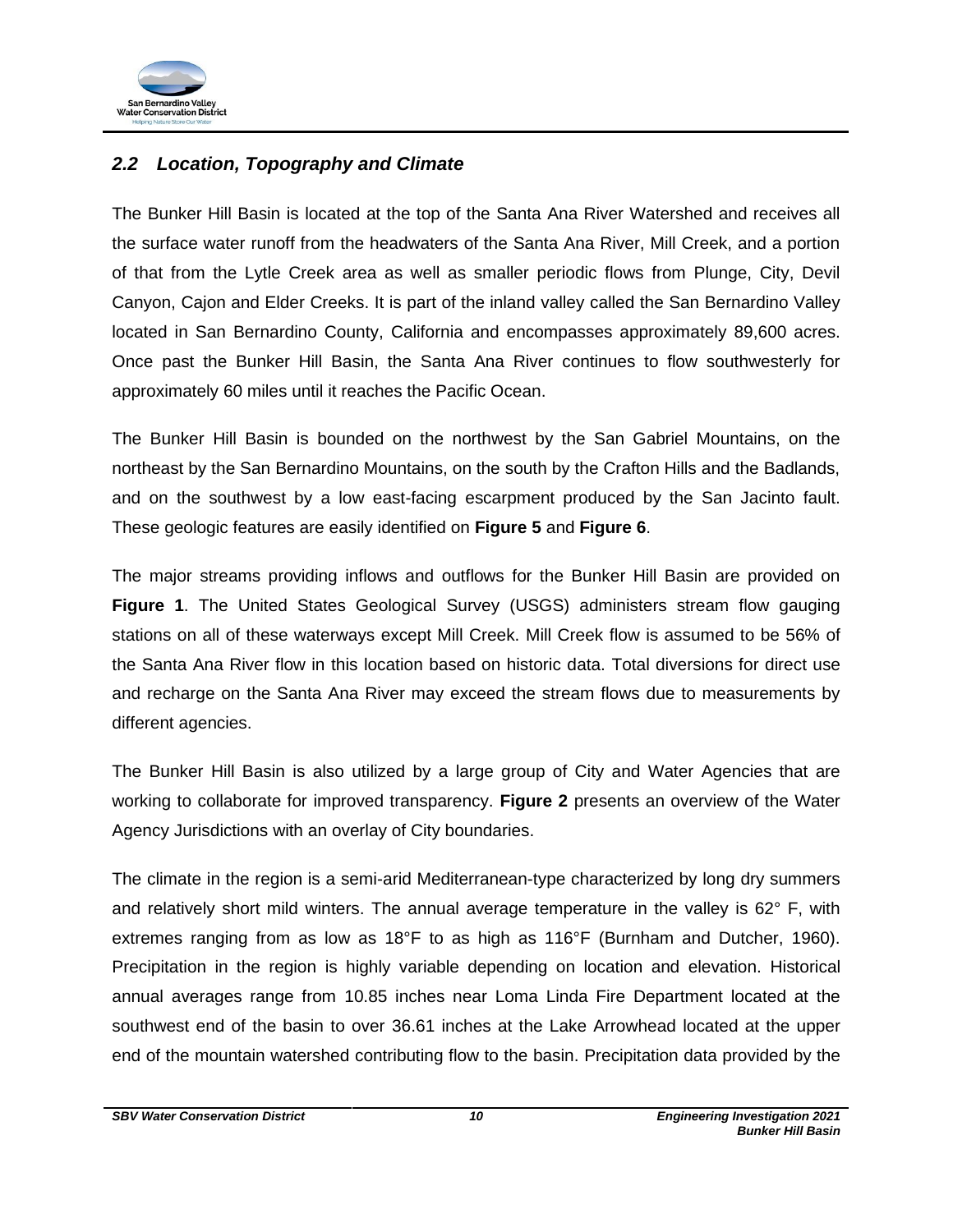

San Bernardino County Department of Transportation and Flood Control Water Resources Division for 20 stations are summarized in **Table 1** and displayed on **Figure 4**.

## <span id="page-14-0"></span>*2.3 Definition of Terms*

For the purposes of this report, the following terms are defined:

- **Bunker Hill Basin The Bunker Hill Basin is the groundwater basin that underlies the** San Bernardino Valley. By strict definition according to (Dutcher and Garrett, 1963), the Bunker Hill Basin is separate from the Lytle Groundwater Basin, but receives groundwater underflow from the Lytle Basin. However, for completeness, the definition of the Bunker Hill Basin is extended to include the Lytle Basin for the purposes of this report.
- Production The term production includes extraction of water by groundwater pumping from wells and surface diversions from the Santa Ana River, Mill Creek, City Creek, Devil Canyon Creek, Cajon Creek, Plunge Creek, and Lytle Creek.
- Preceding Water Year As per the California Water Code, the preceding water year is the period July 1, 2019 through June 30, 2020.
- Current Water Year As per the California Water Code, the current water year is the period July 1, 2020 through June 30, 2021.
- Ensuing Water Year As per the California Water Code, the ensuing water year is the period July 1, 2021 through June 30, 2022.

## <span id="page-14-1"></span>*2.4 Sources and Data*

Data used in the development of this engineering investigation were obtained from a variety of sources including public and private agencies. The data analysis tasks involved tabulating and summarizing information from documented and undocumented reports, public and private files, and personal communication with local, State, and Federal agencies. Some of the more important data sources are listed below.

Data for Fall 2019 and Fall 2020 groundwater elevations and preceding water year (July 2019 to June 2020) production were obtained from the primary water purveyors in the Bunker Hill Basin including: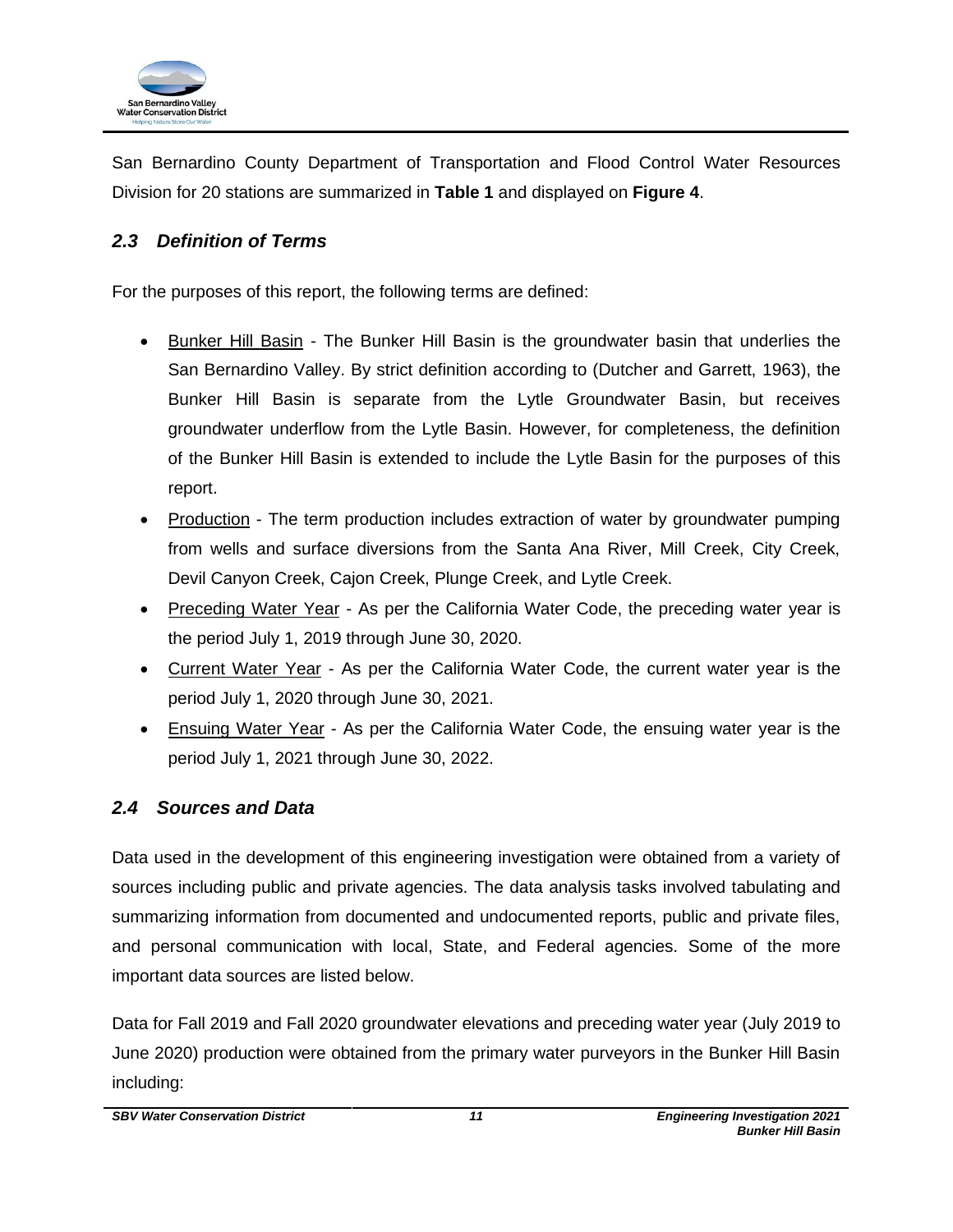

- City of Colton
- City of Loma Linda
- City of Redlands
- City of Riverside
- City of San Bernardino
- Cooperative Well Measuring Program
- East Valley Water District
- Elsinore Valley Municipal Water District/Meeks and Daley Water Company
- Fontana Water Company
- Gage Canal Company
- Riverside Highland Water Company
- Southern California Edison
- San Bernardino Valley Municipal Water District
- West Valley Water District
- United States Geological Survey, Santee, CA Office

Historic and current precipitation data were obtained from the San Bernardino County Department of Transportation and Flood Control and were updated this year to match their database: [http://www.sbcounty.gov/dpw/pwg/Precip\\_Data/Zone\\_7\\_Boundry\\_Map.htm](http://www.sbcounty.gov/dpw/pwg/Precip_Data/Zone_7_Boundry_Map.htm)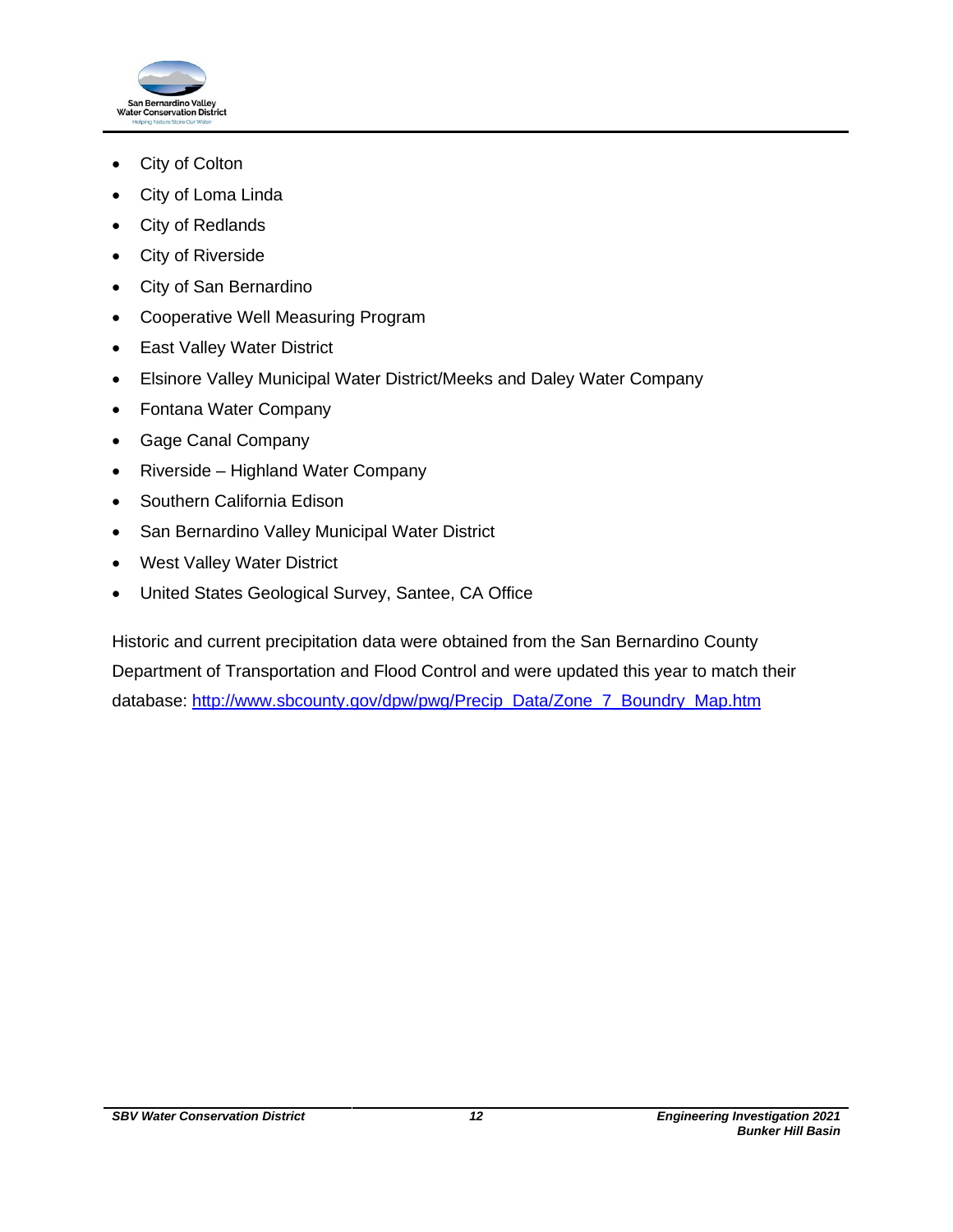

## <span id="page-16-0"></span>**3.0** *Fall 2019 and Fall 2020 Groundwater Elevation Contours*

The District, the Western Municipal Water District, and the primary water purveyors in the Bunker Hill Basin provided Fall 2019 and 2020 water level data. Static groundwater elevations for wells throughout the Bunker Hill Basin are compiled in **Appendix A**. These elevations for approximately 200 wells using a Geographic Information System (GIS) are plotted in **Figure 5** and **Figure 6** for Fall 2019 and Fall 2020. The water elevation values were used to derive an interpolated surface for the extent of the Bunker Hill Basin. For purposes of comparison, Fall 2019 and Fall 2020 static groundwater elevation surface contours are provided in **Figure 5** and **Figure 6** respectively.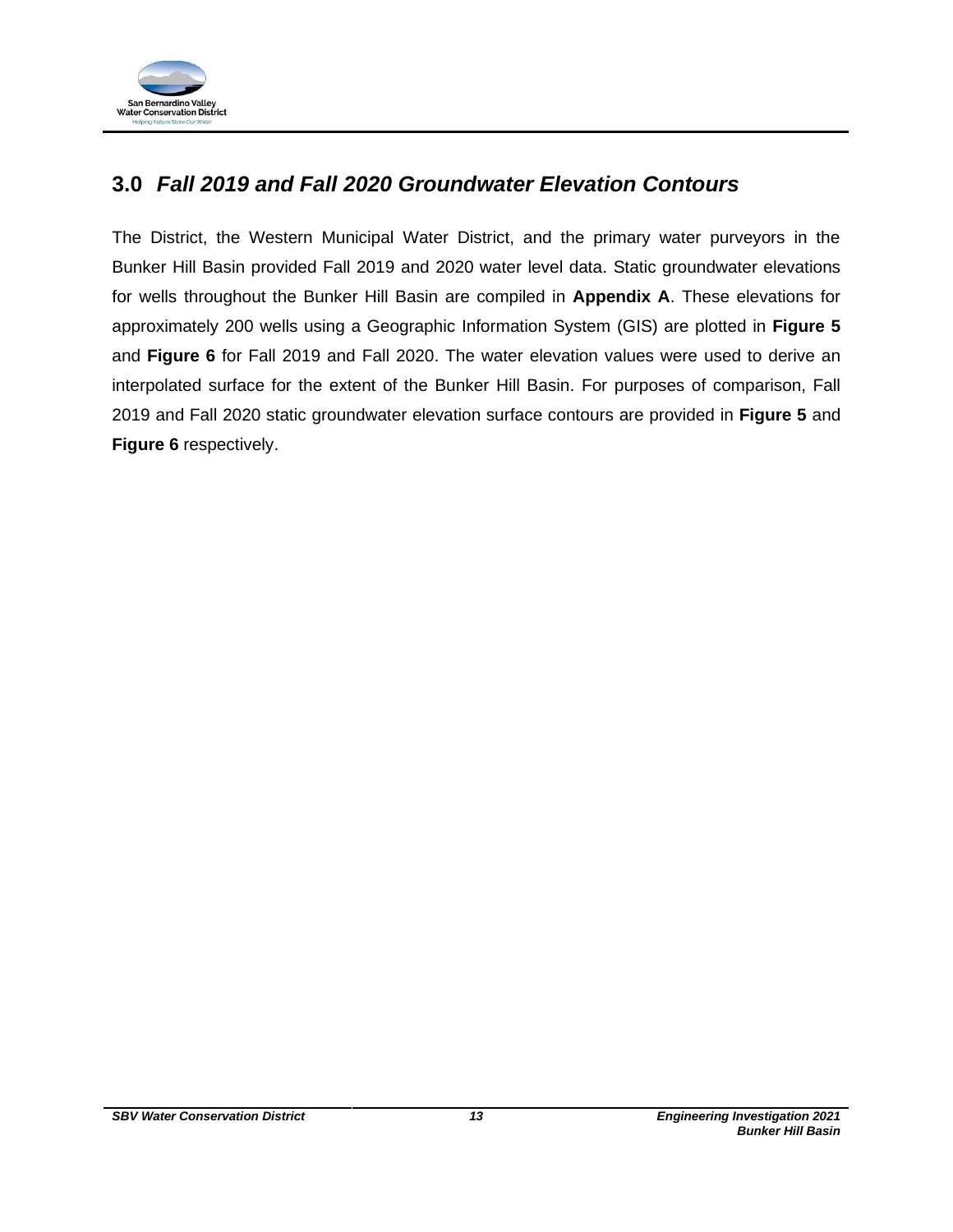

## <span id="page-17-0"></span>**4.0** *Task 1 – Annual Change in Storage (Fall 2018 to Fall 2019)*

## <span id="page-17-1"></span>*4.1 Hydrologic Sub-areas*

Using a Geographic Information System, the average groundwater elevation changes were determined for each of the nine hydrologic sub-areas shown in **Figure 3** and listed below.

- Bunker Hill I Southwest of Interstate 215
- Bunker Hill I Northeast of Interstate 215
- Bunker Hill II West of Mentone Fault
- Bunker Hill II East of Mentone Fault
- Lytle Basin Southeast of Barrier J
- Lytle Basin Northwest of Barrier J
- Pressure Zone North of Santa Ana Wash
- Pressure Zone Santa Ana Wash

Due to variations of changes in groundwater level elevation, the Bunker Hill II - East of Mentone Fault was further subdivided into Storage Units North of Redlands Fault and Southeast of Redlands Fault. These Storage Units are also shown in **Figure 3**.

## <span id="page-17-2"></span>*4.2 Area and Storativity*

Digitizing each polygon made estimates of the area extent of the sub-areas and storage. Average storativity for each sub-area was determined based on data from Hardt and Hutchinson, 1980. Both of these values are shown in **Table 3**. Storativity values range from 0.02 for the Pressure Zone - North of the Santa Ana Wash to 0.13 for the Lytle Basin - Northwest of Barrier J and Bunker Hill II - East of the Mentone Fault.

## <span id="page-17-3"></span>*4.3 Groundwater Level Elevation Changes*

In order to determine the annual change in storage for the Bunker Hill Basin, Fall 2020 groundwater level elevation data were compared with the same from Fall 2019.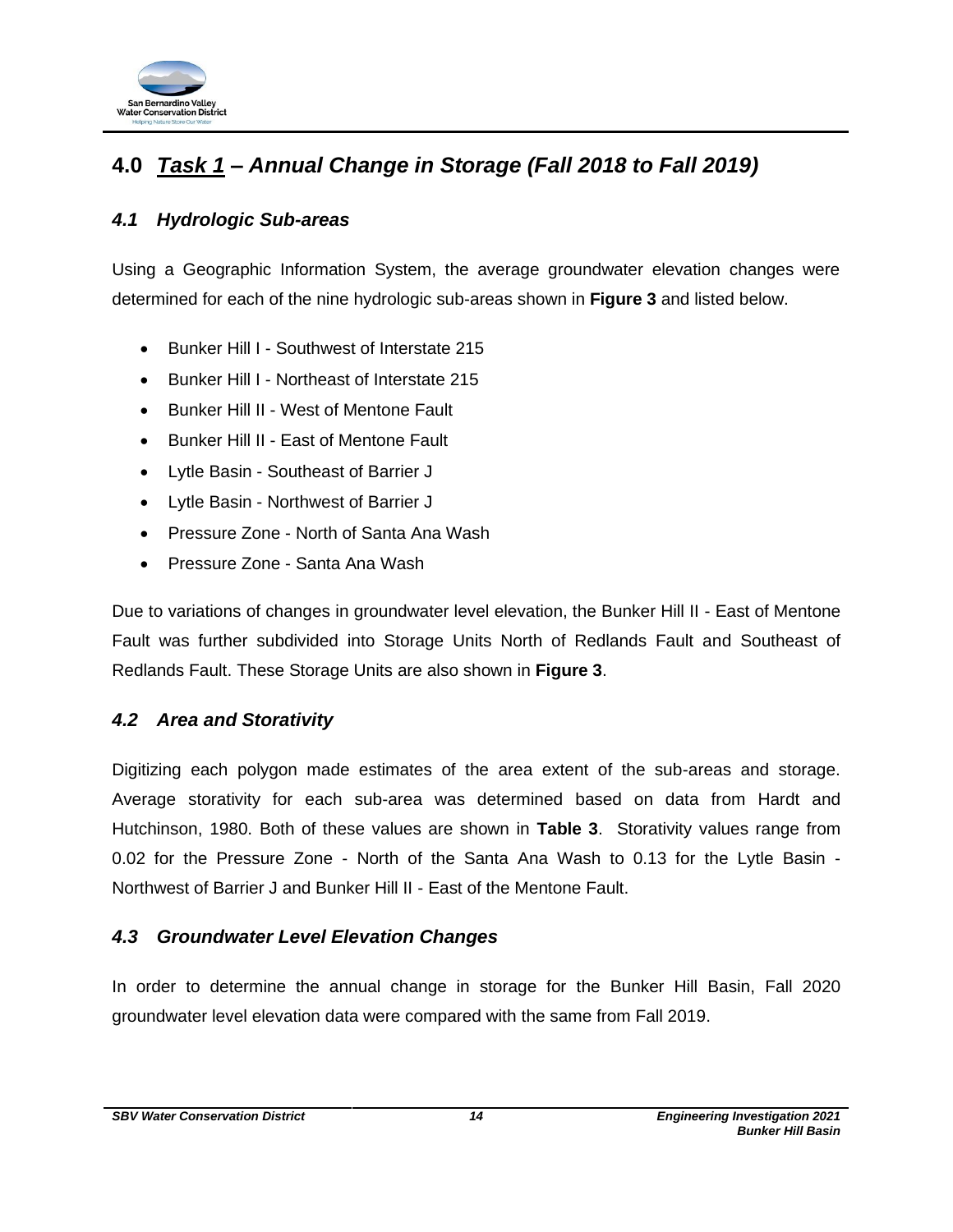

Measurements for 227 wells were available for both periods and the differences are provided in **Appendix A**. **Figure 7** shows key wells for the Bunker Hill basins. These wells have long hydrologic histories.

Average changes in groundwater were determined by averaging the changes for all wells in each of the eight sub-areas and storage units as shown in **Table 3**.

## <span id="page-18-0"></span>*4.4 Changes in Groundwater Storage*

The total annual change in storage for the Bunker Hill Basin was determined by summing the changes from each sub-area. Changes in groundwater storage for the period Fall 2018 to Fall 2019 for the Bunker Hill Basin were calculated using the following formula:



As shown in **Table 3**, the change in groundwater storage for the Bunker Hill Basin between Fall 2019 and Fall 2020 decreased a change of 67,875 acre-ft.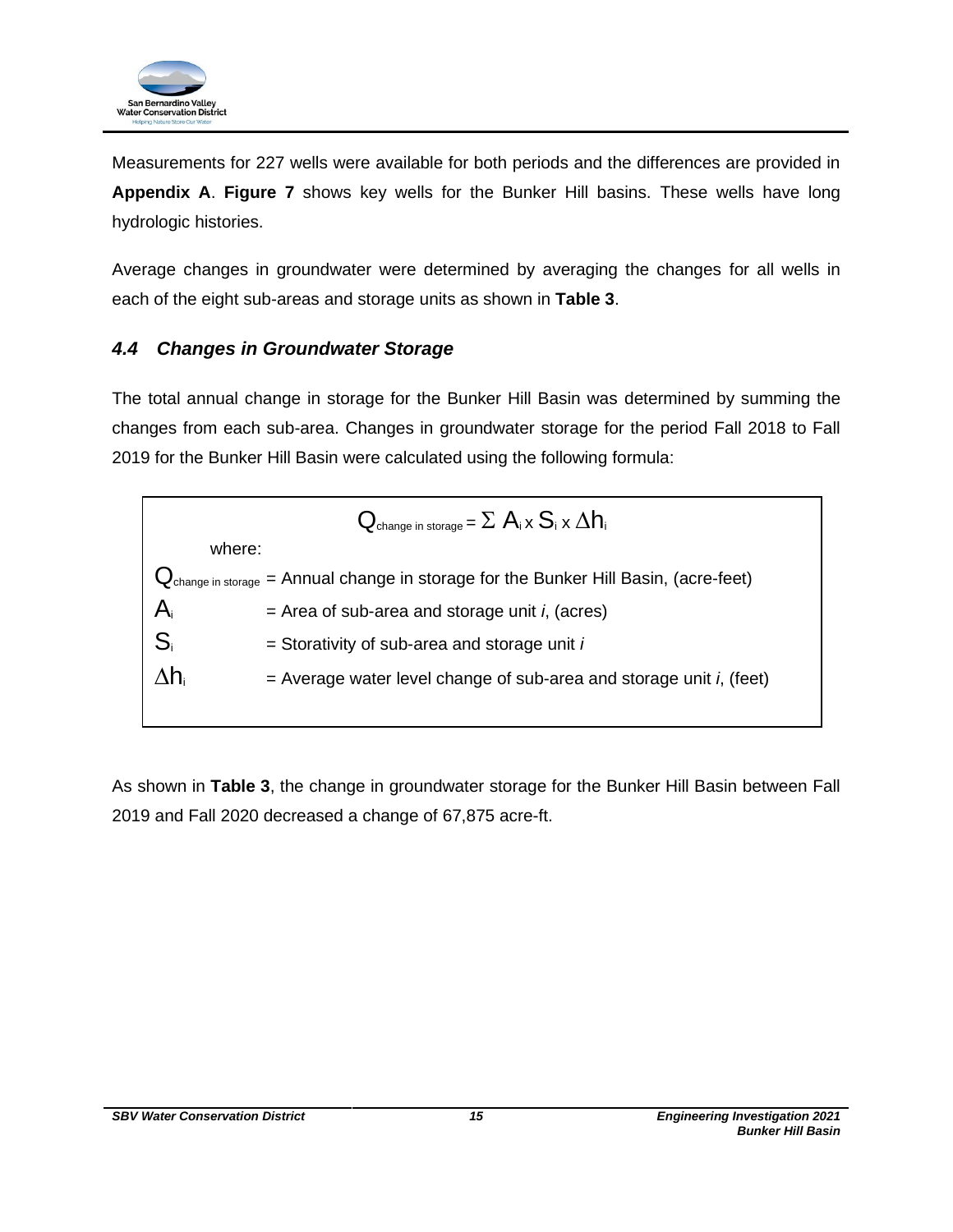

## <span id="page-19-0"></span>**5.0** *Task 2 – Accumulated Change in Storage from Fall 1993 to Fall 2020*

For purposes of this report, the accumulated change in storage as of the last day of the preceding water year (July 30, 2020) was based on the changes in water levels between Fall 1993, when the accumulated basin change in storage was considered "zero", and the Fall of 2020 $3$ . The accumulated change in storage as of June 30, 2020 was determined by subtracting the change in storage for the preceding water year (July 1, 2019 to June 30, 2020) of -67,875 determined in Section 4.4, from the accumulated change in storage as of June 30, 2019 (-418,7310). The result of this calculation is an accumulated change in storage for the Bunker Hill Basin of -486,185 acre-ft.

**Table 4** summarizes the accumulated change in storage of the Bunker Hill Basin for the period 1989 to 2019 based on 1993 as the "zero accumulated storage year". As would be expected, storage generally increases with above average rainfall and decreases with normal and below average rainfall.

<sup>&</sup>lt;sup>3</sup> In the District's Engineering Investigation (EI) prior to 1993-94, the accumulated change in storage was based on the basin storage in 1984 as considered full. A concern arose regarding high groundwater levels in the Pressure Zone of the Bunker Hill Basin. Therefore, in response to the City of San Bernardino's comments on accumulated change in storage, all EI's since that time are based on 1993 basin storage levels considered as full. The BTAC makes annual recharge recommendations to optimize recharge.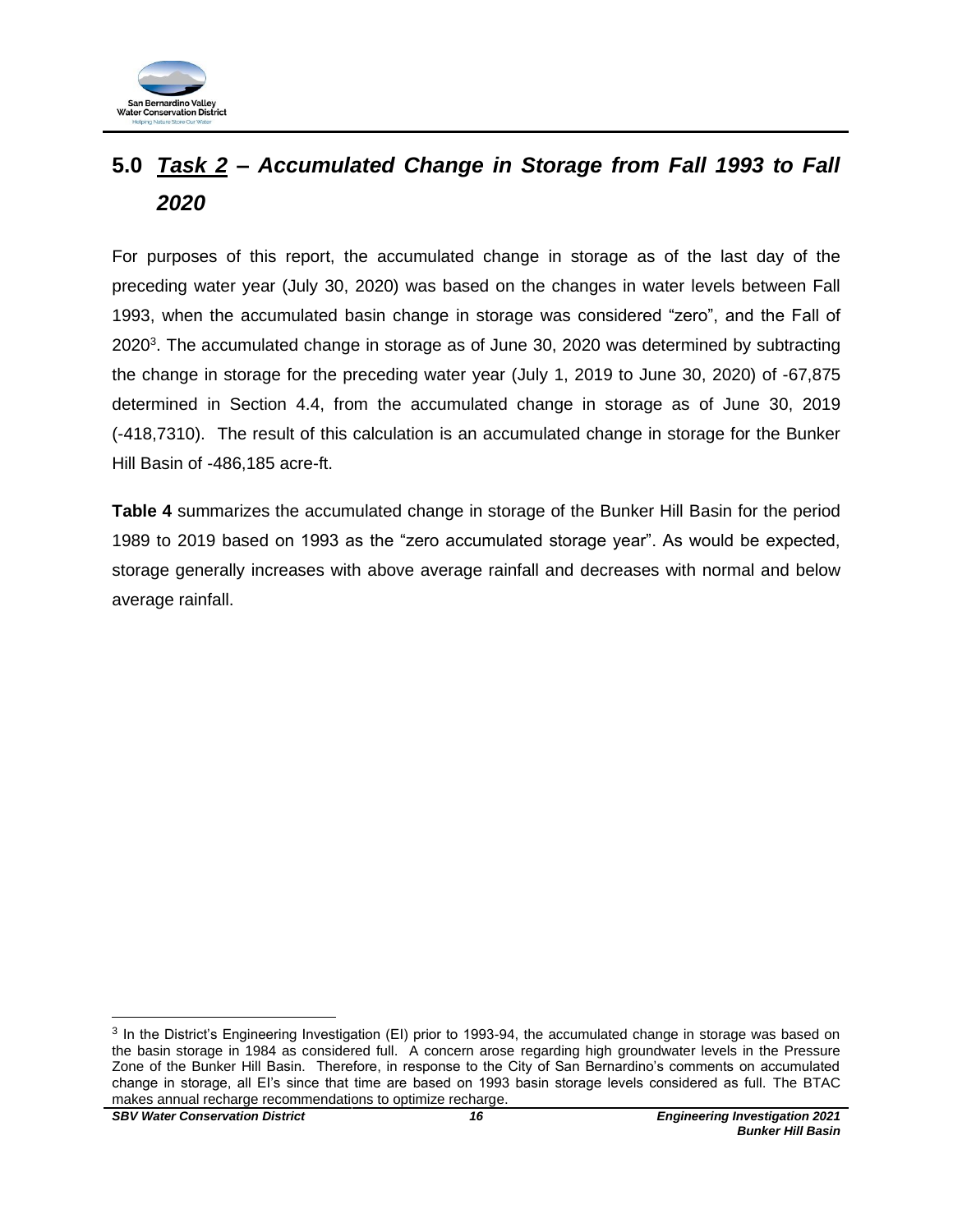

# <span id="page-20-0"></span>**6.0** *Task 3 - Total Groundwater Production for the Preceding Water Year (July 1, 2019 to June 30, 2020)*

Production data for the preceding water year (July 1, 2019 to June 30, 2020) for the Bunker Hill Basin were obtained from the primary water purveyors as listed in Section 2.4. Production data for wells owned by some smaller water agencies were included if data was available from the Western-San Bernardino Watermaster, Western Municipal Water District and semiannual billing statements issued by the District.

**Appendix C** shows the production for each groundwater well in the Bunker Hill Basin for the period July 2019 through June 2020. As summarized on the last page of the Appendix, groundwater production from the Bunker Hill Basin for the preceding water year was approximately 154,155 acre-ft. **Table 5** summarizes the Bunker Hill Basin groundwater production for each of the sub-areas defined in Section 4.1.

Groundwater production within the Bunker Hill Basin during the period July 2019 through June 2020 is shown on **Figure 8**. The Pressure Zone has the greatest density of higher producing facilities with pockets of substantial production scattered throughout the rest of the basin.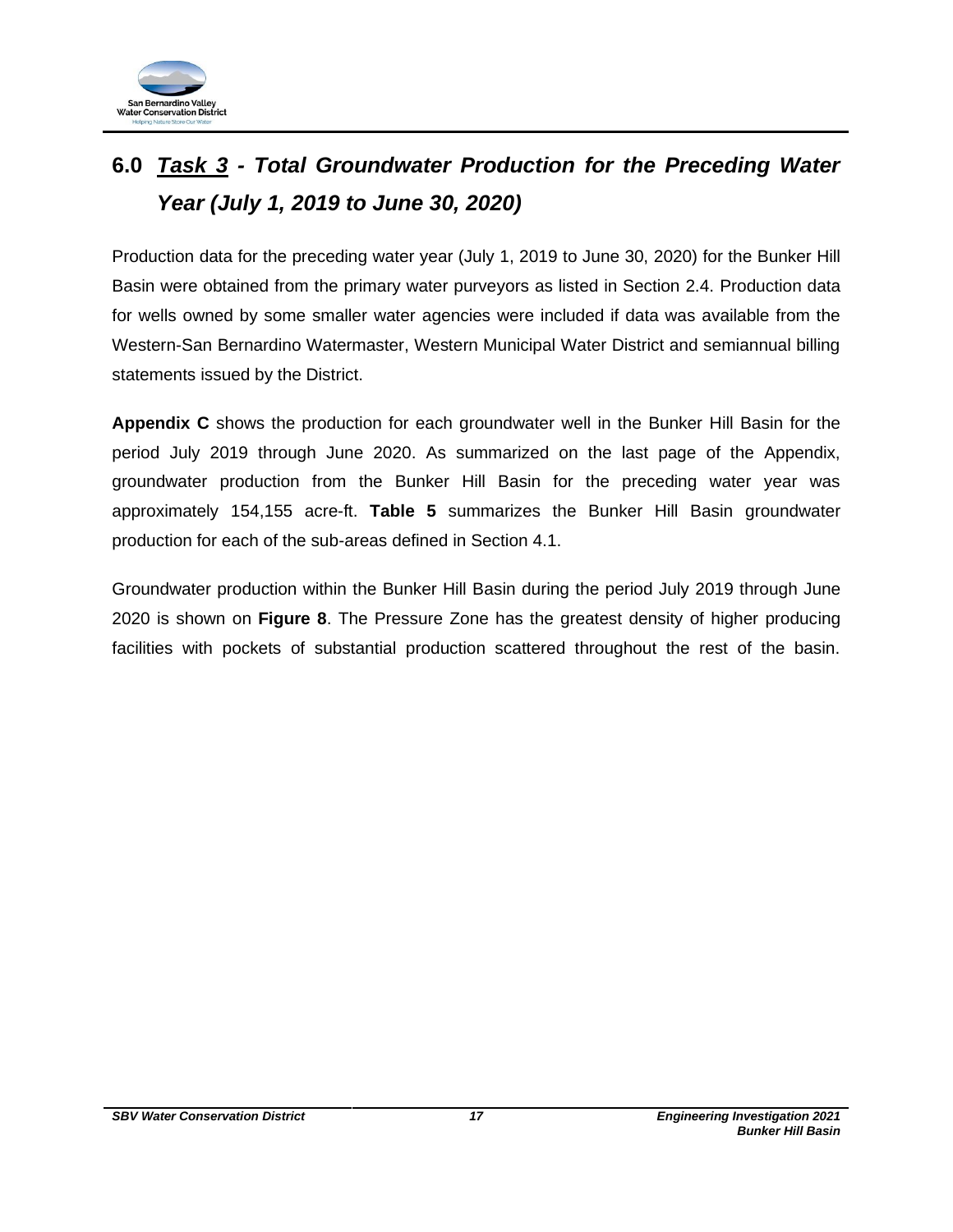

# <span id="page-21-0"></span>**7.0** *Task 4 - Estimate of the Annual Change in Storage for the Current Water Year (July 1, 2020 to June 30, 2021)*

To estimate annual change in storage for the current water year, a multiple regression analysis was performed for the period between 1991-2020 three parameters:

- Annual Change in Storage
- **Precipitation**
- **Production**

This analysis is shown in **Figure 9**.

In Engineering Investigations (EI) prior to 1998, data for the period 1982 calendar year through 1991 calendar year were also utilized in the regression analysis. The only production data available for this time frame was based on a calendar year period instead of the June to July period required in the EI. Since the 1991-92 period, more accurate and more complete production data for the July to June period has become available, as the District has compiled detailed information for its EI. Since 1998, the regression analysis has not included pre-1991 data to more accurately represent June through July production.

Annual change in storage for the current water year is estimated using the following relationship between change in storage, precipitation, production, and the calculated regression coefficients. The accumulated change in storage is shown in **Figure 9**.



*SBV Water Conservation District 18 Engineering Investigation 2021*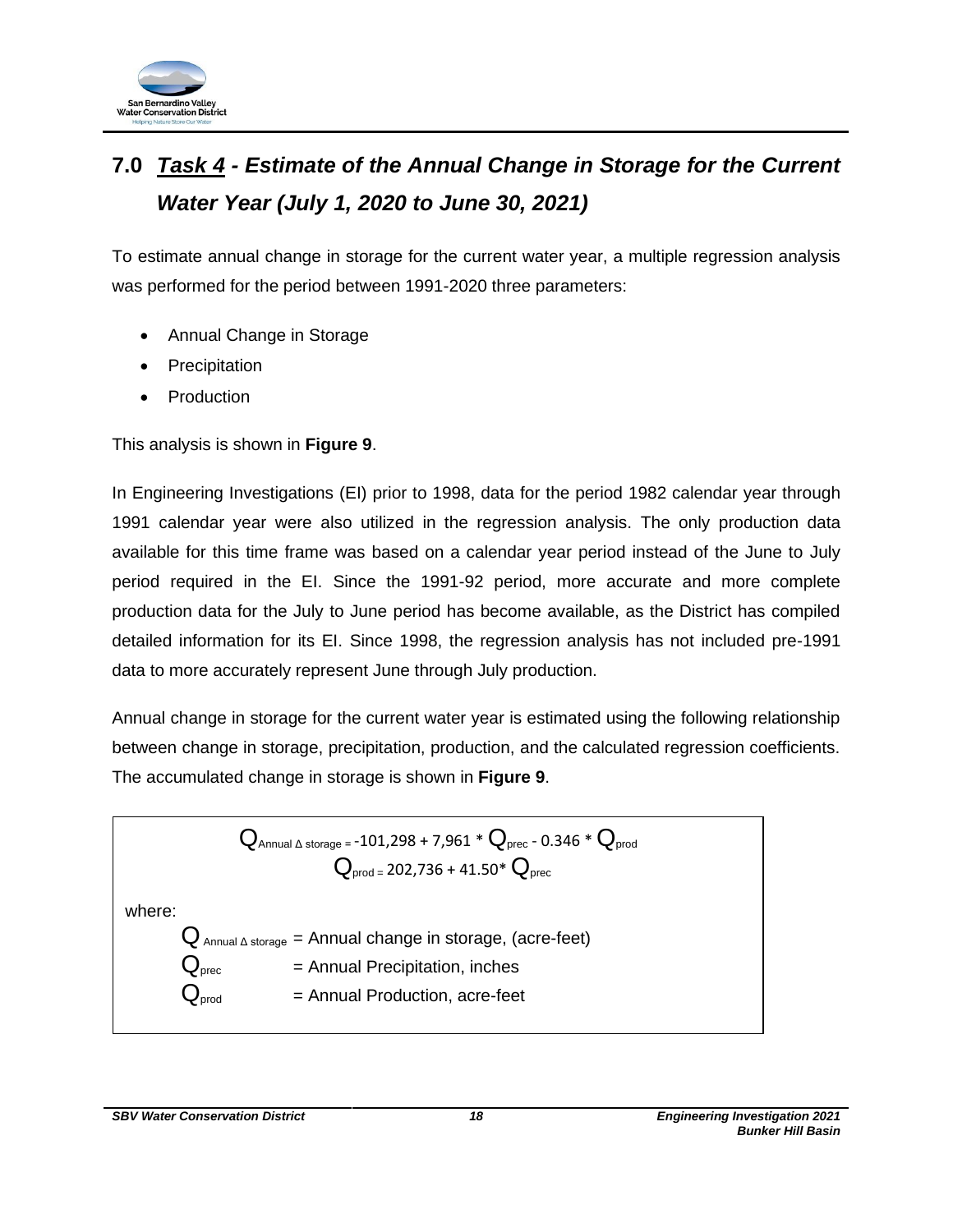

A nomograph, constructed using the above equation, is shown on **Figure 9.** Through the use of this chart or the equation above, annual change in storage can be estimated for a given set of annual precipitation and production values. The precipitation used in the nomograph is based on the average of the representative Bunker Hill Basin drainage area stations listed in Table 6. The historic annual precipitation information is show in **Table 1**.

The historic average annual precipitation for nine of the ten stations with recent data is shown in **Table 6** approximately 21.05 inches. Historic annual precipitation values are plotted in **Appendix D** for these nine stations and eleven other local stations.

**Table 6** shows that for the period between July 1, 2019 and December 31, 2019, precipitation was 139.5 percent of normal for the nine stations. The remainder of the water year, January 1, 2020 to June 30, 2020, the rainfall averaged 139.5 percent of the long-term average. Annually, precipitation for the 2019-2020 water year averaged 99.2 percent. For purposes of this report, it was assumed that precipitation for the current water year (July 1, 2020 to June 30, 2021) would be 20.87 inches, 99.2 percent of the 21.05 inch average for the 2020 to 2021 season. The precipitation for the ensuing water year (July 1, 2021 to June 30, 2022) was estimated, as 100 percent of normal, or 21.05 inches of rainfall.

Based on these assumptions, the estimated production for the current water year will be approximately 203,602 acre-ft as shown in **Figure 10**. Using this result in **Figure 9** an estimated change in storage for the current water year (July 2020 to June 2021) of -5,623 acre-ft was determined.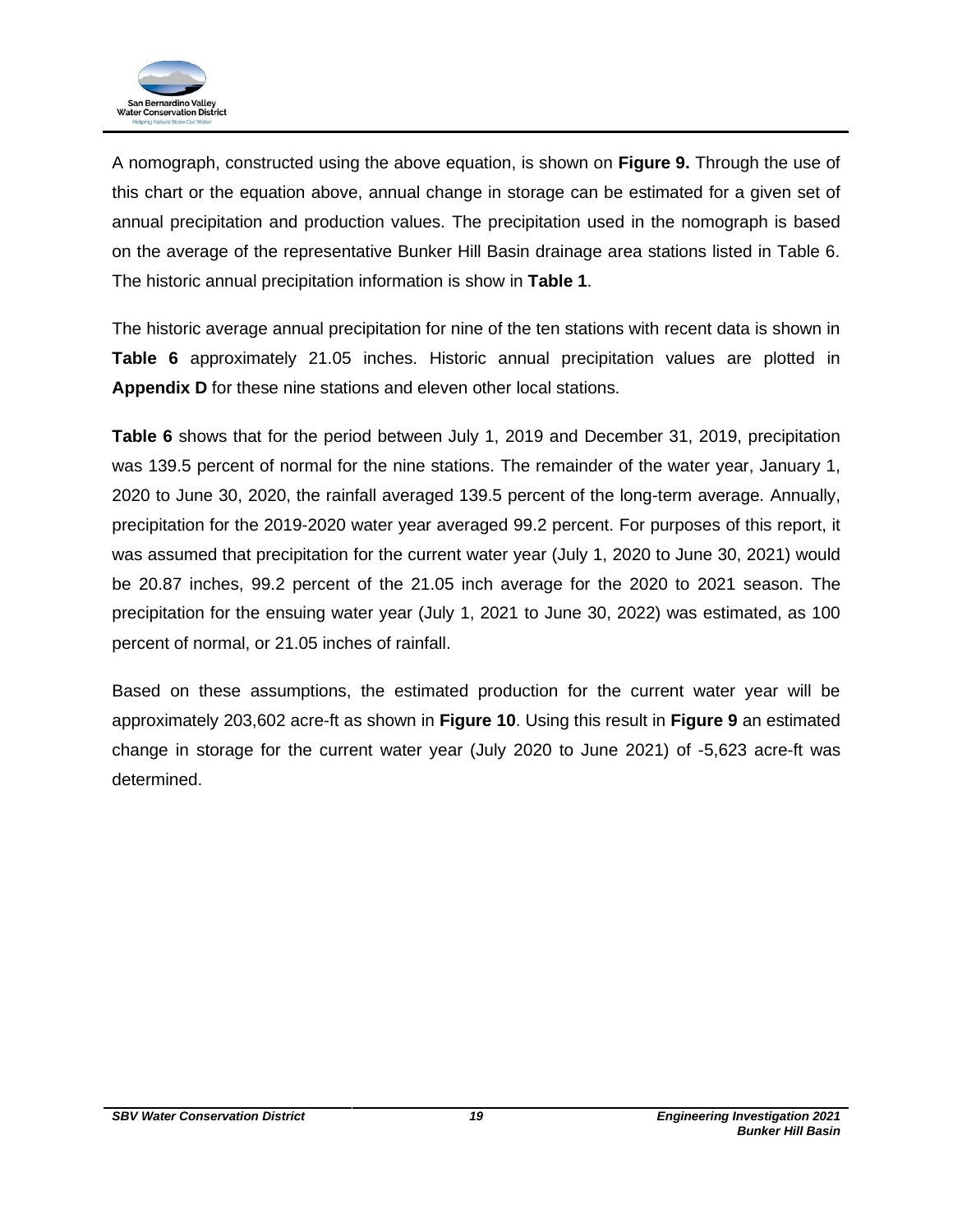

# <span id="page-23-0"></span>**8.0** *Task 5 - Estimate of the Annual Change in Storage for the Ensuing Water Year (July 1, 2021 to June 30, 2022)*

The annual change in storage for the ensuing water year (July 1, 2021 to June 30, 2022) was estimated using the same method as described in Section 7.0. It was assumed that precipitation for the ensuing water year would be 100% of normal or 21.05 inches. Based on this assumption, the estimated production for the ensuing water year will be approximately 203,609 acre-ft as shown in **Figure 11**. Again, using this result in the nomograph shown in **Figure 9**, the estimated annual change in storage for the ensuing water year (July 1, 2021 to June 30, 2022) is -4,219 acre-ft.

# <span id="page-23-1"></span>**9.0** *Task 6 - Average Annual Change in Storage for the Immediate Past 10 Water Years*

**Table 7** shows the average annual change in storage for the immediate past ten water years (July 2010 to June 2020) using the same method as described in Section 4.0. By summing the average annual change in storage for each sub-area, a total average annual change in storage for the Bunker Hill Basin for the immediate past ten water years was determined to be -13,477 acre-feet/year.

# <span id="page-23-2"></span>**10.0** *Task 7 - Estimated Amount of Historically Agricultural Water and Other Than Agricultural Water to be Withdrawn for the Ensuing Water Year (July 1, 2021 to June 30, 2022)*

The estimated amount of agricultural water and other than agricultural water to be withdrawn within the District for the ensuing water year (July 1, 2021 to June 30, 2022) was based on the following equations: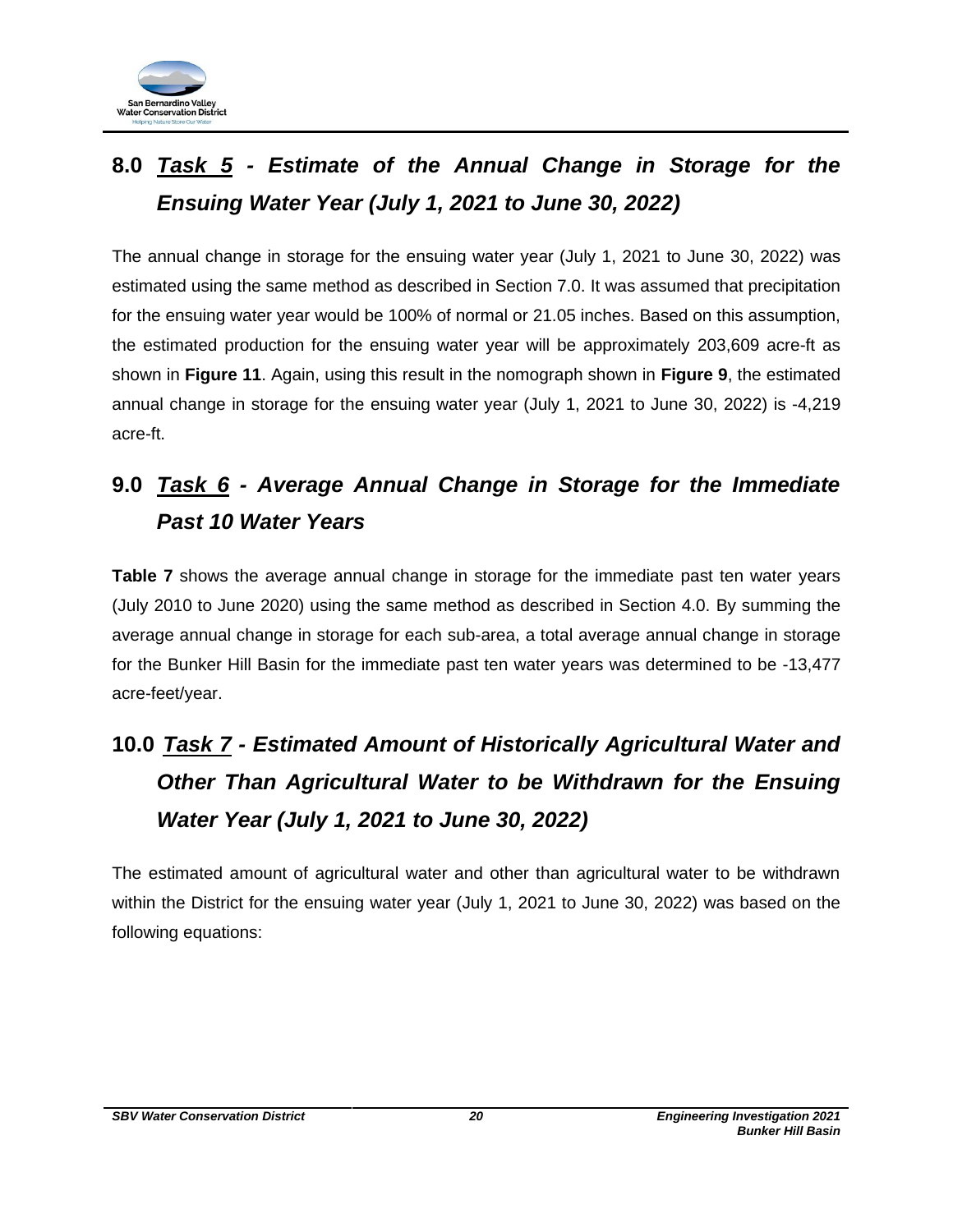

$$
Q_{agr(21-22)} = Q_{agr(19-20)} \times \left[ \left( Q_{total(21-22)} - Q_{surf(21-22)} \right) / \left( Q_{total(19-20)} - Q_{surf(19-20)} \right) \right]
$$
\nand\n
$$
Q_{non-agr(21-22)} = Q_{non-agr(19-20)} \times \left[ \left( Q_{total(21-22)} - Q_{surf(21-22)} \right) / \left( Q_{total(21-22)} - Q_{surf(19-20)} \right) \right]
$$
\nwhere:\n
$$
Q_{agr(21-22)} = \text{Agricultural use within the District for the ensuing water year, \n acc-ft\n
$$
Q_{agr(19-20)} = \text{Agricultural use within the District for the preceding water year, \n acc-ft (Appendix C)\n
$$
Q_{total(21-22)} = \text{Production (including surface diversion) from the Bunker Hill \n Basin for the ensuing water year, acc-ft (Figure 14)\n
$$
Q_{total(19-20)} = \text{Production (including surface diversion) from the Bunker Hill \n Basin for the preceding water year, acc-ft (Appendix C)\n
$$
Q_{non-agr(21-22)} = \text{All other uses within the District for the ensuing water year, \n acc-ft (Appendix C)\n
$$
Q_{sum(21-22)} = \text{Surface diversions from the Bunker Hill \n Basin for the ensuing water year, acc-ft (Table 8)\n
$$
Q_{surf(19-20)} = \text{Surface diversions from the Bunker Hill \n Basin for the preceding water year, acc-ft (Table 8)\n
$$
Q_{surf(19-20)} = \text{Surface diversions from the Bunker Hill \n Basin for the preceding water year, acc-ft \n Table 8)
$$
$$
$$
$$
$$
$$
$$
$$

Data on agricultural use and other uses within the District for the preceding water year (July 1, 2019 to June 30, 2020) are provided in Appendix C. For the period July 1, 2019 through June 30, 2020 approximately 8,789 acre-ft of groundwater was produced for historically agricultural applications within the District boundary. For the same period, approximately 68,999 acre-ft of groundwater was produced for all other uses within the District boundary. Using the equations presented above with the following values inserted: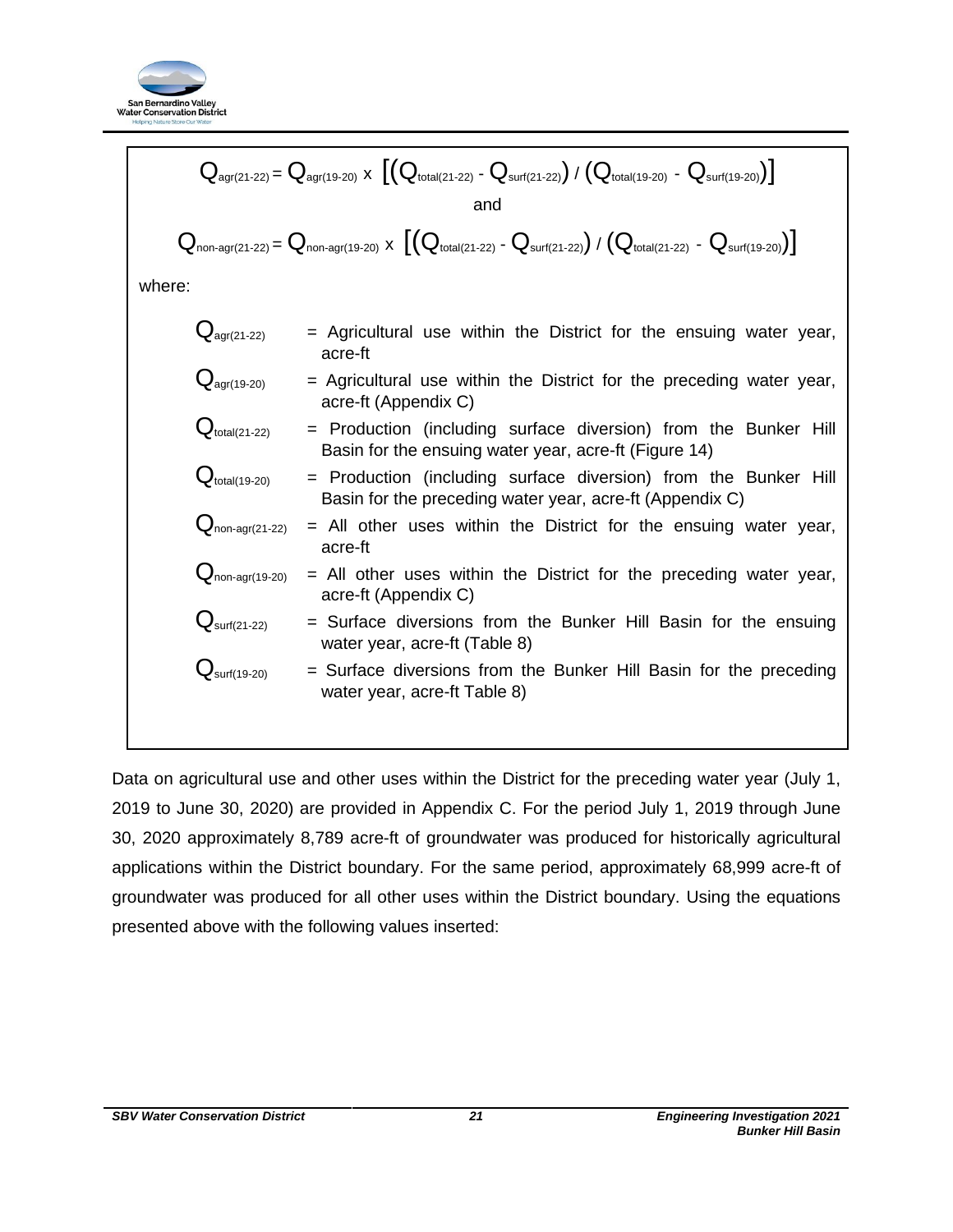

|                                                                                                                                       | $= 8,759$ acre-ft (Appendix C)<br>$Q_{\text{agr}(19-20)}$                       |  |  |  |
|---------------------------------------------------------------------------------------------------------------------------------------|---------------------------------------------------------------------------------|--|--|--|
|                                                                                                                                       | $= 283,265$ acre-ft (Task 5 and 8)<br>$\mathrm{Q}_{\text{total}(21\text{-}22)}$ |  |  |  |
|                                                                                                                                       | $= 221,419$ acre-ft (Appendix C)<br>$Q_{\text{total}(19-20)}$                   |  |  |  |
|                                                                                                                                       | $= 68,999$ acre-ft (Appendix C)<br>$Q_{\text{non-agr(19-20)}}$                  |  |  |  |
|                                                                                                                                       | $= 79,655$ acre-ft (Task 8)<br>$Q_{\mathsf{surf}(21\text{-}22)}$                |  |  |  |
|                                                                                                                                       | $=67,264$ acre-ft (Table 8)<br>$Qsurf(19-20)$                                   |  |  |  |
| The estimated production within the District for the ensuing water year for agricultural<br>uses and other than agricultural uses is: |                                                                                 |  |  |  |
| $Q_{\text{total}(21-22)}$                                                                                                             | $= 203,609 + 79,655 = 283,265$ acre-ft                                          |  |  |  |
| $Q_{agr(21-22)}$                                                                                                                      | $= 8,759 \times [(283,265 - 79,655) / (221,419 - 67,624)]$                      |  |  |  |
|                                                                                                                                       | $= 11,569$ acre-ft                                                              |  |  |  |
| $Q$ non-agr $(21-22)$                                                                                                                 | $= 68,999 \times [(283,265 - 79,655) / (221,419 - 67,624)]$                     |  |  |  |
|                                                                                                                                       | $= 91,135$ acre-ft                                                              |  |  |  |
| $Q_{\text{agr}(21-22)}$                                                                                                               | $= 11,569$ acre-ft                                                              |  |  |  |
| $Q$ non-agr $(21-22)$                                                                                                                 | $= 91,135$ acre-ft                                                              |  |  |  |
| $Q_{Dist(21-22)}$                                                                                                                     | $= 102,704$ acre-ft                                                             |  |  |  |
|                                                                                                                                       |                                                                                 |  |  |  |

By summing these two results, it is estimated that 102,704 acre-feet of groundwater will be withdrawn within the District for the ensuing water year (July 1, 2021 to June 30, 2022). **Appendix C** shows the Agriculture and Non-Agriculture trends for the District by sub-basin using approximately 120 wells within the District Boundary reporting type of use. The long term historic<sup>4</sup> average for agricultural usage within the District is between 14,000 ac-ft and 15,000 acft. This usage has dropped in the past few versions of the Report as development of farm land to industrial and commercial uses has expanded. The long term average for non-agricultural uses within the District is between 65,000 ac-ft and 75,000 ac-ft.

<sup>4</sup> Prior to the December 2017 California Supreme Court Decision the Board Provided an Agricultural rate in accordance with CWC 755. See Appendix E.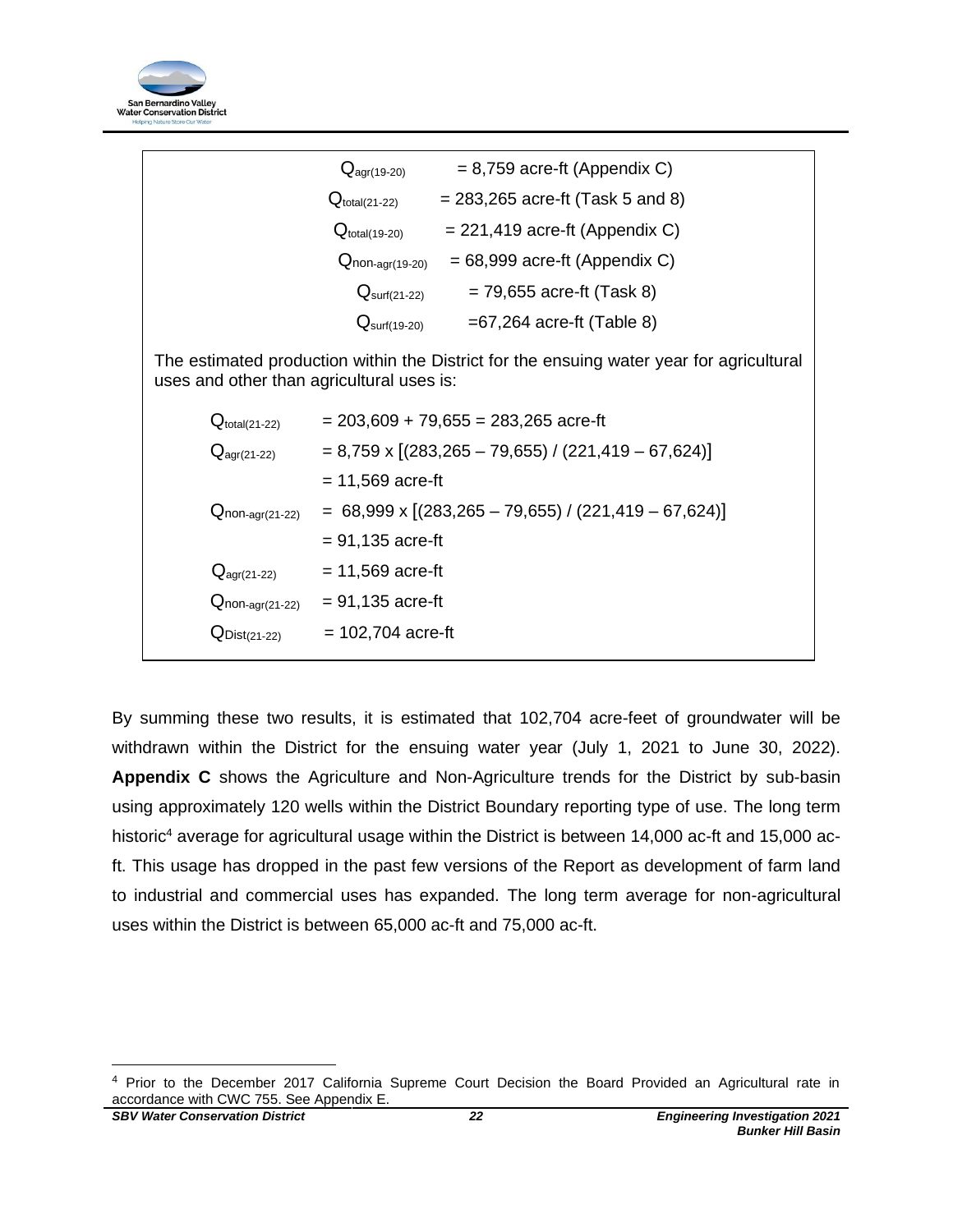

# <span id="page-26-0"></span>**11.0** *Task 8 – Estimated Amount of Water for Surface Distribution for the Ensuing Water Year (July 1, 2021 to June 30, 2022)*

The amount of water for surface distribution for the ensuing water year (July 1, 2021 to June 30, 2022) was estimated based on the average surface diversions for the Santa Ana River, Mill Creek, and Lytle Creek for the period 1991 to 2020.

As shown in **Table 8**, average surface diversions for the Santa Ana River, Mill Creek, Lytle Creek and smaller tributary creeks collectively called "Bunker Hill Creeks," between 1991 and 2020 were 35,135; 16,731; 12,060 and 2,571 acre-feet, respectively. There was also an average of 13,158 acre-ft of imported water from 1991 and 2020 that was recharged into the Bunker Hill Basin. Therefore, the total estimated amount of water for surface distribution from the Bunker Hill Basin for the ensuing water year (July 1, 2021 to June 30, 2022) is found by summing the diversions as follows:

Bunker Hill Surface Distribution = 35,135 + 16,731 + 12,060 + 2,571 +13,158  $= 79.655$  acre-ft

As Lytle Creek and Bunker Hill Creeks are not within the District, the estimated amount of surface distribution from the District for the ensuing water year (July 1, 2021 to June 30, 2022) is the sum of the Santa Ana River and Mill Creek distributions and the imported water spread within the District Boundaries.

District Surface Distribution =  $35,135 + 16,731 + 4,442 = 56,307$  acre-ft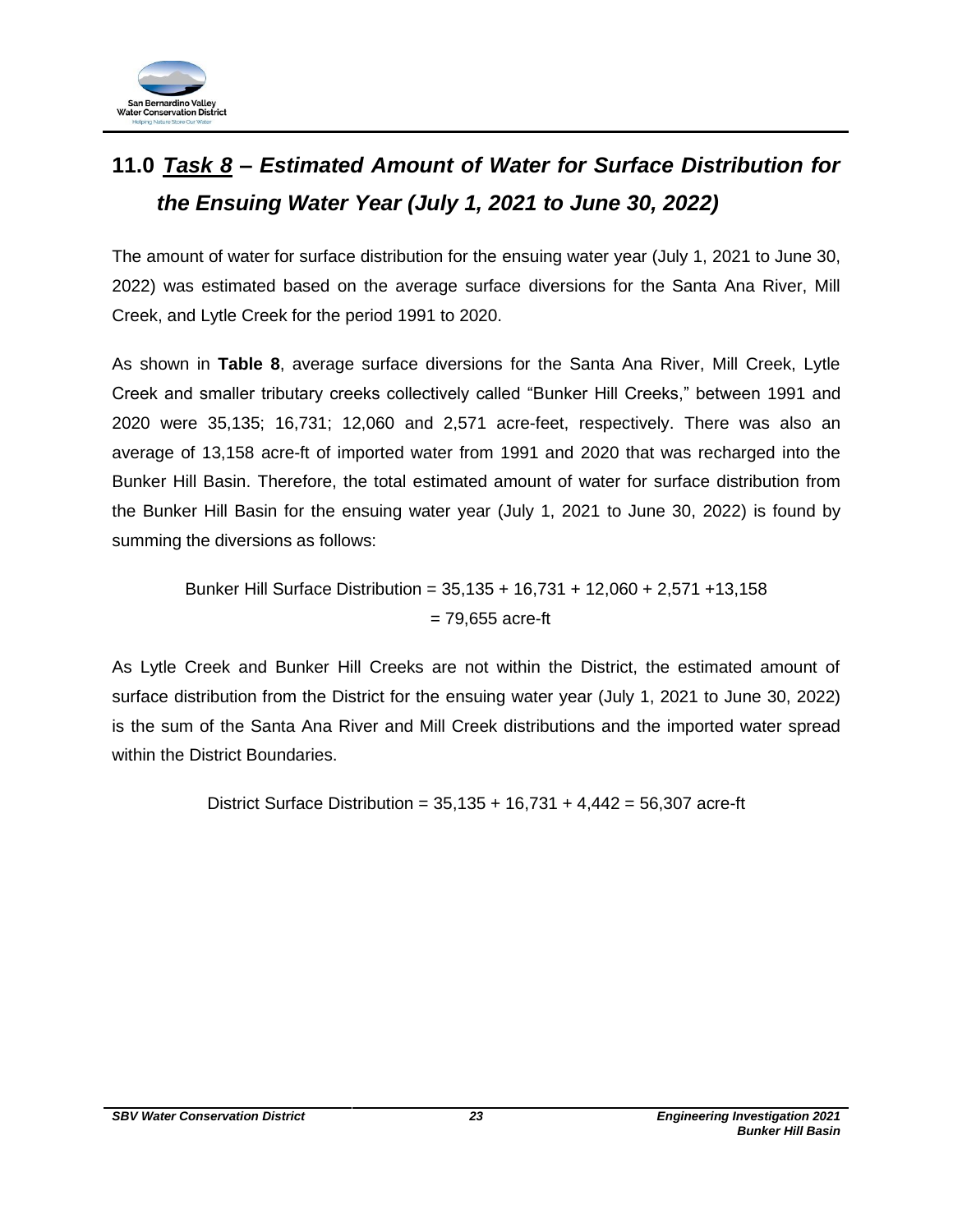

# <span id="page-27-0"></span>**12.0** *Task 9 - Estimated Amount of Water for Replenishment of the Groundwater Supplies for the Ensuing Water Year (July 1, 2021 to June 30, 2022)*

The amount of water necessary for replenishment of the groundwater supplies of the Bunker Hill Basin for the ensuing water year (July 1, 2021 to June 30, 2022) was estimated based on:

Replenishment = Total Production - Surface Diversions - Change in Storage

The estimated production and surface diversions from the Bunker Hill Basin for the ensuing water year (July 1, 2021 to June 30, 2022) were estimated at approximately 203,609 acre-feet (from Tasks 5 and 8) and 79,655 acre-feet (from **Table 8**), respectively. The estimated change in storage determined in Section 8.0 and shown on Figure 9 is a decrease of 4,219 acre-feet. Therefore, the amount of water necessary for replenishment of the groundwater supplies of the Bunker Hill Basin is estimated as follows:

Basin Replenishment = 203,609 - 79,655 - (-4,219) = 128,173 acre-ft

The amount of water necessary for replenishment of the District's groundwater supplies for the ensuing water year (July 1, 2021 to June 30, 2022) was estimated using the same equation as shown above and substituting values for the District area. The estimated production within the District for the ensuing water year was estimated at approximately 102,704 acre-ft (from Section 10.0) and 53,307 acre-ft (from Section 11.0), respectively. The change in storage for the ensuing water year for the District was estimated as a decrease of 4,219 acre-ft. Therefore, the amount of water necessary for replenishment of the District's groundwater supplies for the ensuing water year (July 1, 2021 to June 30, 2022) is:

Replenishment = Total Production - Surface Diversions - Change in Storage District Replenishment = (102,704 + 56,307) - 56,307 - (-4,219) = 106,923 acre-ft

The amount of groundwater recharge that must occur from all sources in order to bring the basin back to "full" in the ensuing water year is determined as follows:

> Replenishment = Basin Replenishment - Accumulated Change in Storage – Annual Change in Storage

Total Replenishment = 128,173 - (-486,135) - (-5,623) = 619,981 acre-ft

*SBV Water Conservation District 24 Engineering Investigation 2021*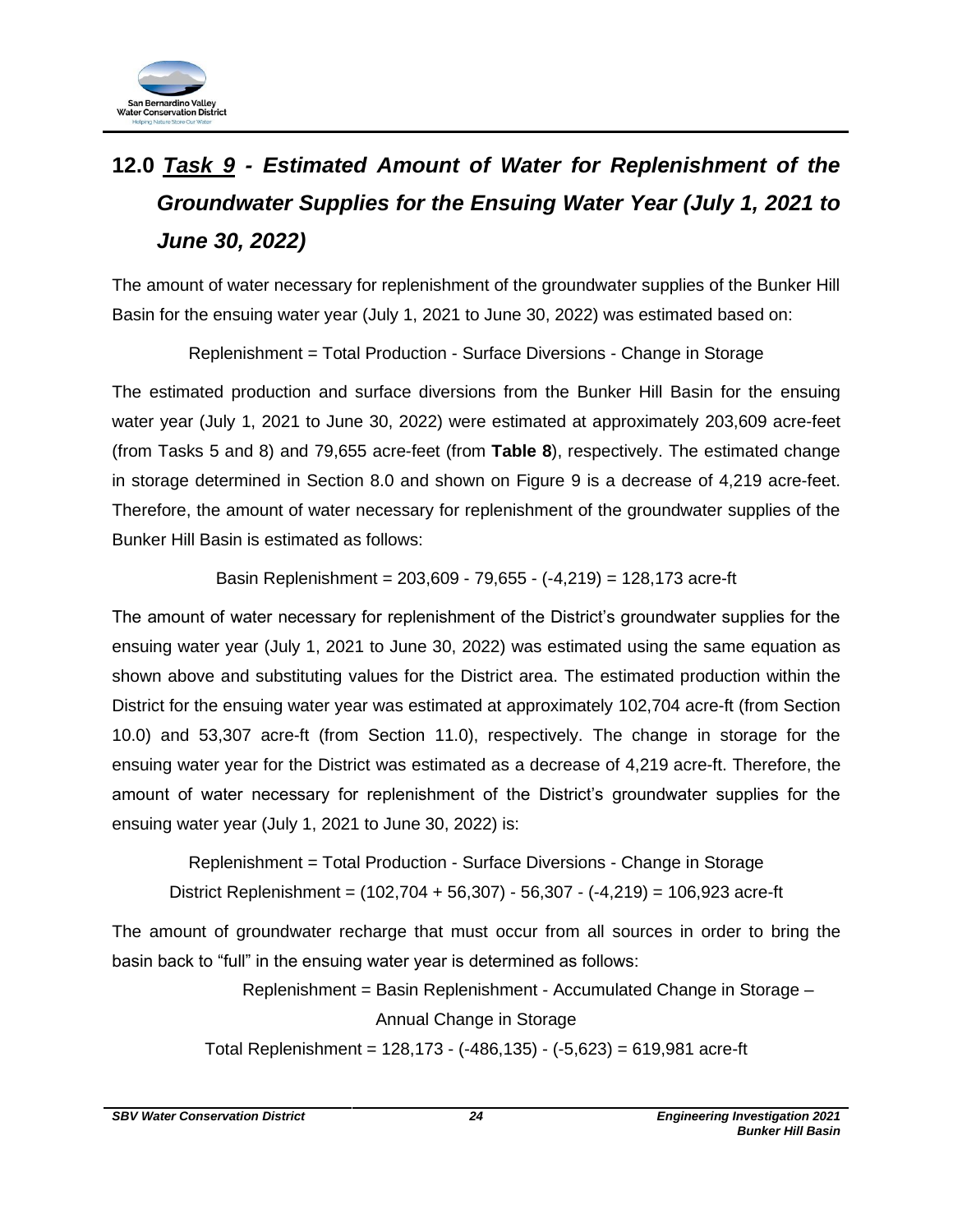

## <span id="page-28-0"></span>**13.0** *Quality Assurance and Quality Control*

Quality Assurance and Quality Control (QA/QC) efforts for the Engineering Investigation Report are distributed. Virtually all information is provided by other programs and agencies that have their own QA/QC processes and this report relies on them for providing accurate data. Additionally, most of the data is used in other reports and would be flagged if in error; examples include Watermaster reports, other basin models, etc. This section will briefly discuss the QA/QC process and standards.

## <span id="page-28-1"></span>*13.1 Process and Method*

The EI process produces results that are obtained by inputting the data we receive from the cooperating agencies into a series of linked spreadsheets in an MS Excel workbook. Many different calculations are then performed on the data entered. The results from these calculations are reported in the EI. Like all reports, the EI can contain error. SBVWCD makes a great effort to identify and eliminate the sources of possible errors.

The EI has established standards for precision and representativeness in the development of the report since the process initiation in 1993. The report uses a set of key wells, which can change over time to represent the groundwater basins. If changes to the wells are made, they are reviewed to see they are consistent with prior years. The level of precision in the data supplied varies, because the District must rely on the data quality produced by others for their work. We do not have specific requirements for precision of well level or production data, because other programs use the data and because the report averages the levels over entire groundwater basins; the precision of the other programs is adequate for our change in storage calculations.

In order for accurate conclusions to be drawn from the EI, the following must happen:

- 1) High quality data must be input into the Daily Flow Report (DFR) by field staff
- 2) DFR and data from other agencies must be accurately transferred to EI spreadsheets;
- 3) Correct calculations must be made using this data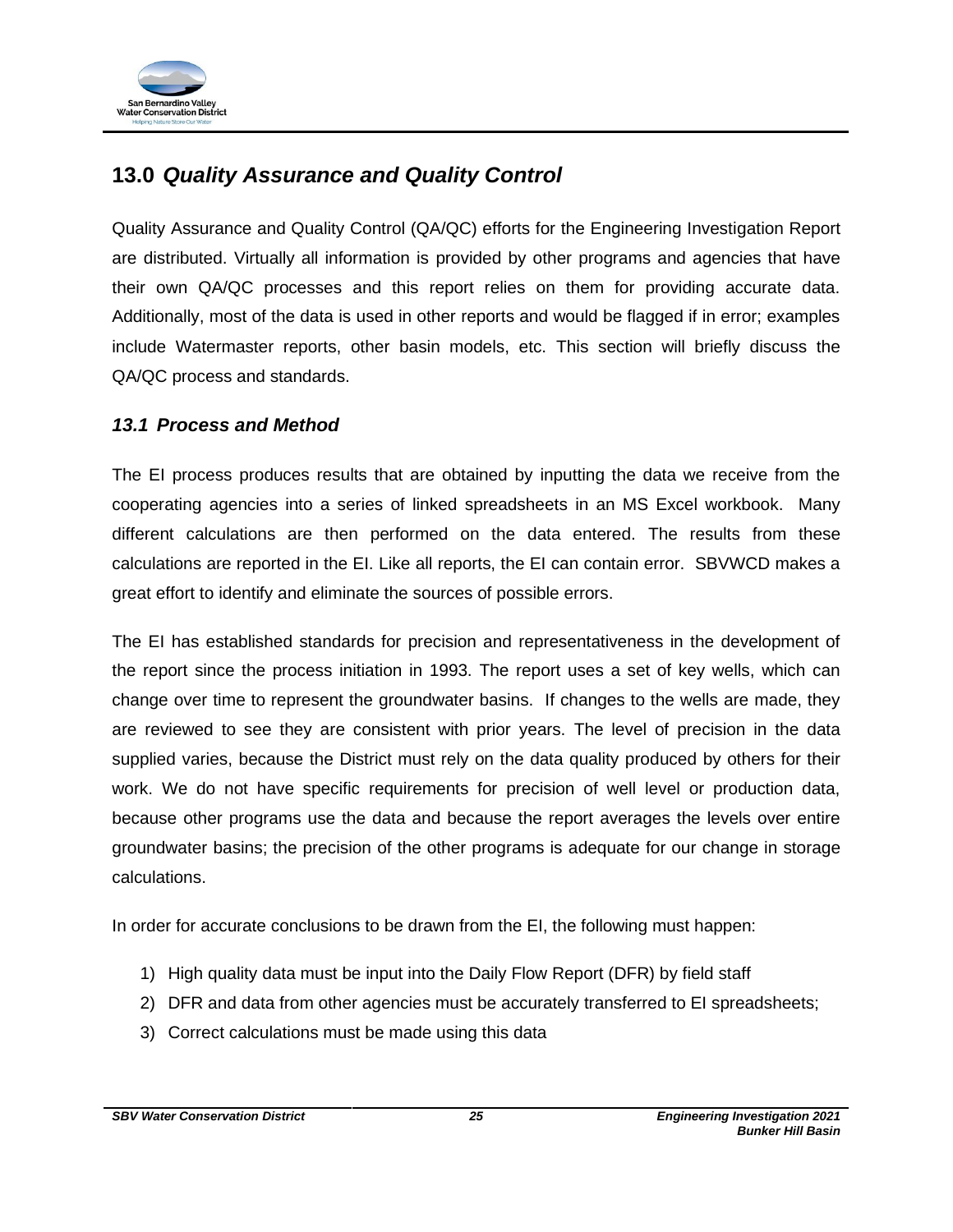

## <span id="page-29-0"></span>*13.2 Data Accuracy*

The EI uses a large amount of production, water level, and flow measurements in calculating the change in storage and related tasks. The data received for the study is reviewed for completeness so that all wells and flows are reported. SBVWCD verifies that DFR data is accurate by cross checking with other data and verifying the data is in the historical range. The District implements several methods to maintain the accuracy of the Engineering Investigation Report. These methods are discussed in the following sections.

The input data for the EI comes from many agencies, in many different formats, over a range of several months. The data is checked when entered to ensure that the correct data is being provided in the correct units. To ensure this check occurs, all data entered into the EI spreadsheets is highlighted. Once all data entry has occurred, a second staff person checks the highlighted input data to make sure it is the correct value and in the correct units.

Generally, data is transferred (copied and pasted) into the EI spreadsheets rather than retyped to reduce entry errors. When data is provided in a format that cannot be transferred, hand entered data is double checked upon entry. Once all the data has been entered, it is checked again to make sure there is not any data out of historical range. Any data that is out of range is rechecked at the source, and if necessary confirmed by the providing agency.

A final check of the data is done by the reporting agencies. SBVWCD sends out a draft EI to all data providers. Any error reported by the data providers is addressed and corrected before the Final EI is approved.

## <span id="page-29-1"></span>*13.3 Calculation Accuracy*

To ensure the calculations used to obtain the results for the EI are correct, the District uses a copy of the prior year spreadsheets for the ensuing year. The spreadsheets are directly recreated from the copies, only the data is stripped out of the spreadsheet so that all cell references are maintained. This maintains the consistency of the calculations. As an additional check, the cell references and formulas are reconfirmed each year. In addition to rechecking of the structure of the spreadsheets, the methodology and logic is also rechecked in this process.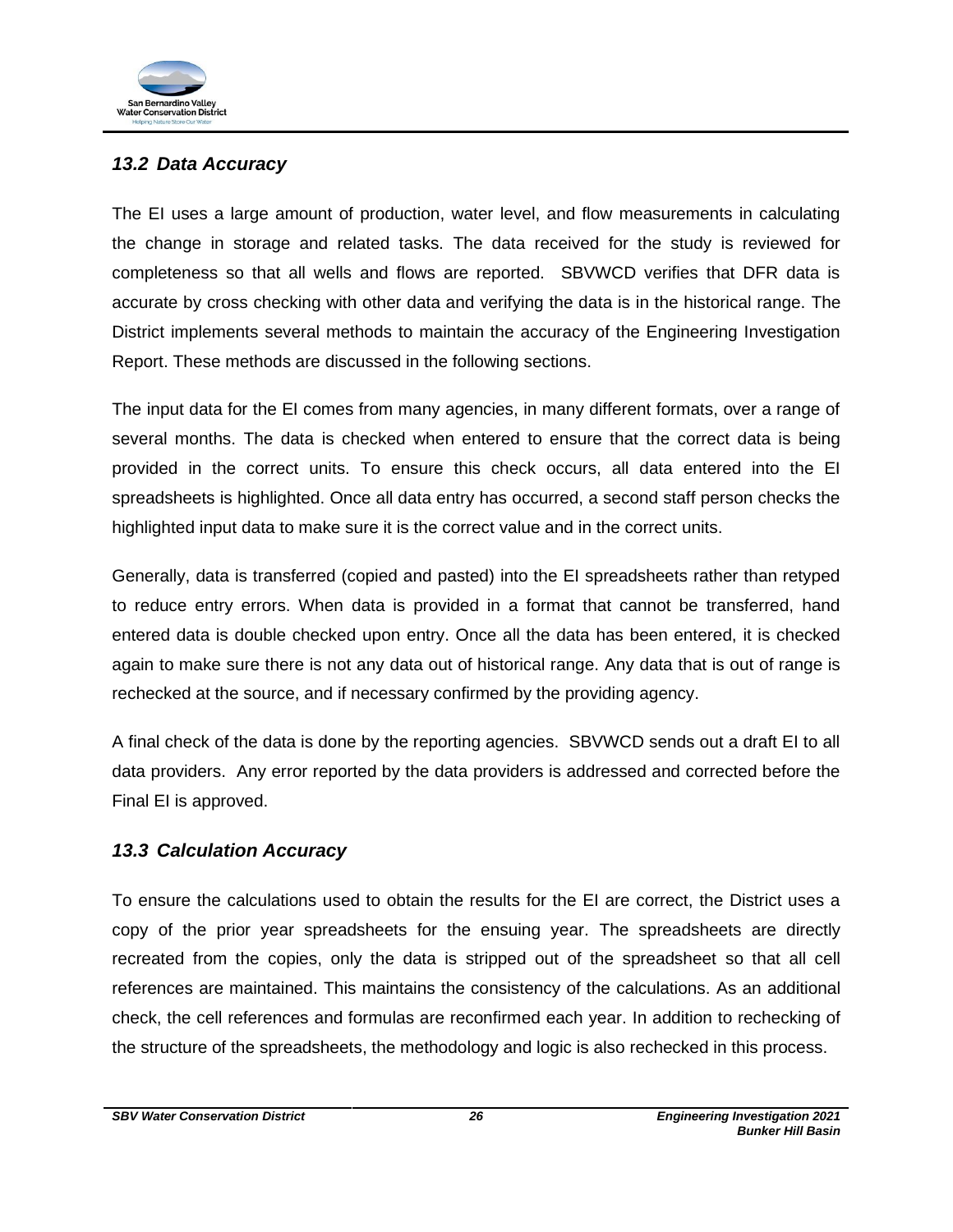

## <span id="page-30-0"></span>*13.4 Comparability*

After all the data and calculations are checked, the final results are obtained. The District compares the results from the EI to SBVMWD's groundwater modeling program change in storage calculation. The programs cover nearly the same area with very similar input data. However, the basin boundaries and methods of calculations are different. If District results and SBVMWD's results are significantly different, more than 10%, the District and SBVMWD both review data and calculations, identify any errors, and verify the new EI results are comparable and accurate. The 2021 EI change in storage value of -67,875 AF will be compared to SBVMWD's model once it is finalized.

## <span id="page-30-1"></span>*13.5 Approval*

Once the results are confirmed through the previous steps, the District Management reviews the report and recommends it to the SBVWCD's Board of Director for reviews and approval.

## <span id="page-30-2"></span>*13.6 Improvements and Changes to the Report*

There were no significant changes to the Engineering Investigation report or calculation method.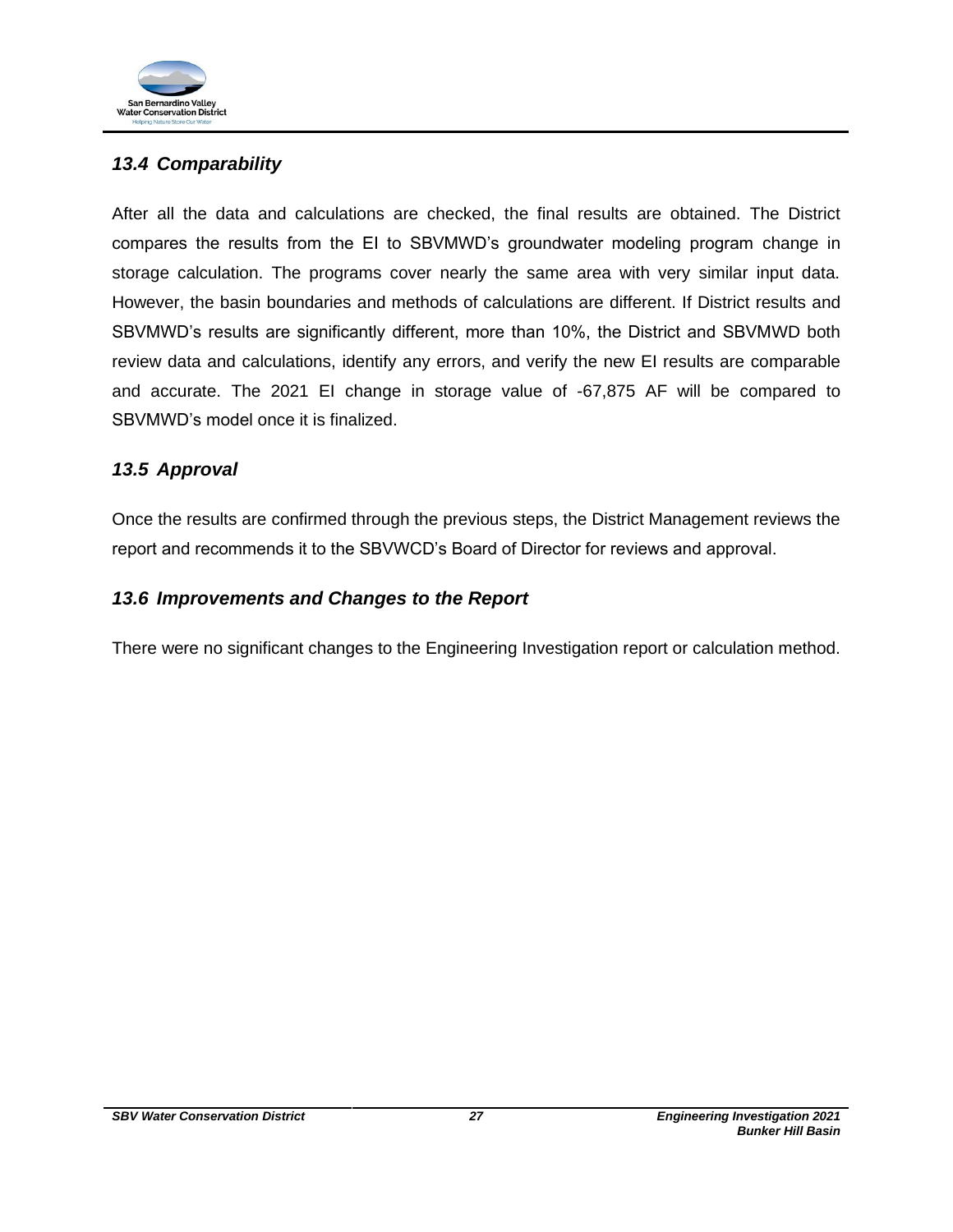

## <span id="page-31-0"></span>**14.0** *General Findings*

In addition to the above findings, Section 75505 of the California Water Code requires that a finding be made as to the amount of water necessary to be replaced in the intake areas of the groundwater basins within the District to prevent the landward movement of salt water into the fresh groundwater body, or to prevent subsidence of the land within the District. Because of its location and the elevations of its water table, the Bunker Hill Basin is not subject to salt-water intrusion and the current groundwater levels will not (lowest=593 msl) result in any significant land subsidence.

Section 75540 of the California Water Code requires that the District Board establish a zone or zones where a groundwater charge is to be implemented. The Code specifically states that a single zone may include the entire District and in May 1993 the Board established the entire District as one zone. This determination may be amended in the future, but lacking any evidence to the contrary, in the 2020-2021 year the entire District will remain as a single zone in regard to any groundwater charge.

Section 75561 of the California Water Code further requires the Engineering Investigation to include a finding related to the amount of water the District is obligated by contract to purchase. At this time the District has no contractual obligation to purchase water for the replenishment of the groundwater supplies.

## <span id="page-31-1"></span>**15.0** *Conclusions*

Based on the results of the 2021 Engineering Investigation, the San Bernardino Valley Water Conservation District finds that:

• Due to the imbalance between recharge and production since 1993, the Bunker Hill Basin's storage is 486,185 acre-feet below that which is considered full for purposes of this Investigation.